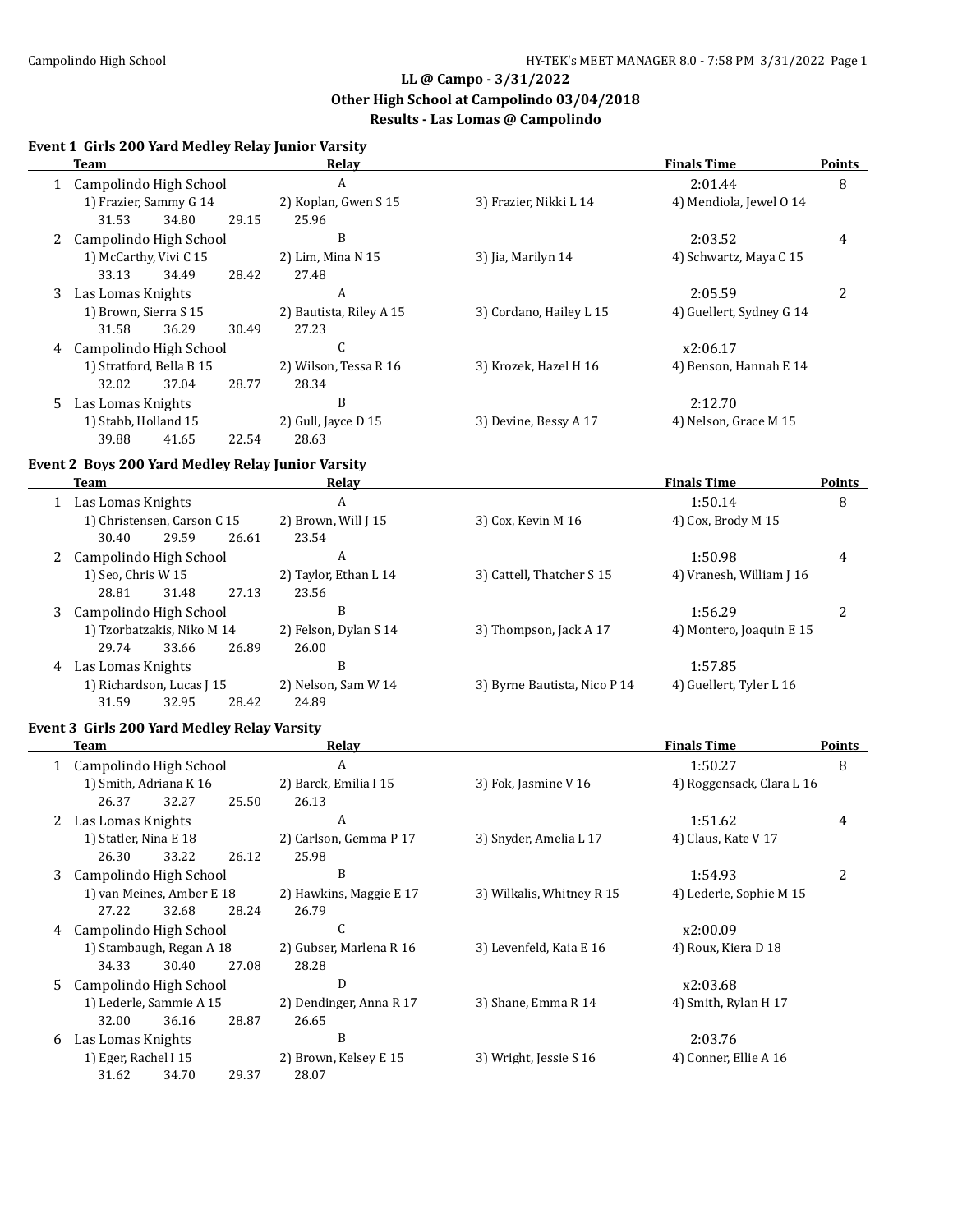**Other High School at Campolindo 03/04/2018**

## **Results - Las Lomas @ Campolindo**

### **Event 4 Boys 200 Yard Medley Relay Varsity**

| Team                        |                                                 |                          |       | Relay                    |                         | <b>Finals Time</b>       | <b>Points</b> |
|-----------------------------|-------------------------------------------------|--------------------------|-------|--------------------------|-------------------------|--------------------------|---------------|
| 1 Campolindo High School    |                                                 |                          |       | A                        |                         | 1:39.77                  | 8             |
|                             |                                                 | 1) Chivers, Garrett M 15 |       | 2) Levy, Nate A 16       | 3) Barck, Henrik N 17   | 4) Richards, Tommy H 17  |               |
|                             | 26.81                                           | 27.27                    | 23.86 | 21.83                    |                         |                          |               |
|                             | 2 Las Lomas Knights                             |                          |       | A                        |                         | 1:39.89                  | 4             |
|                             |                                                 | 1) Mendelssohn, Jon D 15 |       | 2) Solorzano, Tulio A 17 | 3) Bellanca, Ian N 15   | 4) Kennedy, Andrew F 16  |               |
|                             | 25.79                                           | 27.71                    | 24.97 | 21.42                    |                         |                          |               |
| Campolindo High School<br>3 |                                                 |                          |       | B                        |                         | 1:42.73                  | 2             |
|                             | 1) Temkin, West J 18                            |                          |       | 2) Ohare, Hayden R 15    | 3) Venable, Harley R 17 | 4) Lenahan, Cooper M 17  |               |
|                             | 26.26                                           | 28.67                    | 25.40 | 22.40                    |                         |                          |               |
| 4                           | Las Lomas Knights                               |                          |       | B                        |                         | 1:49.21                  |               |
|                             | 1) Mann, Easton D 17                            |                          |       | 2) Cajski, Nick V 16     | 3) Hudson, Dallas C 15  | 4) Harris, Nicholas B 15 |               |
|                             | 28.29                                           | 30.79                    | 26.08 | 24.05                    |                         |                          |               |
|                             | Event 5 Girls 200 Yard Freestyle Junior Varsity |                          |       |                          |                         |                          |               |
|                             | Name                                            |                          |       | Age School               |                         | <b>Finals Time</b>       | <b>Points</b> |

|    | name                  |       |       | $T_{\rm L}$ behoor        | .        | 1 UIILW |
|----|-----------------------|-------|-------|---------------------------|----------|---------|
|    | Calica, Meliana L     |       |       | 15 Campolindo High School | 2:10.13  | 6       |
|    | 30.74                 | 33.72 | 33.31 | 32.36                     |          |         |
| 2  | Hollyfield, Kendall G |       |       | 15 Campolindo High School | 2:15.41  | 4       |
|    | 30.39                 | 33.97 | 34.55 | 36.50                     |          |         |
| 3. | Menard, London P      |       |       | 15 Campolindo High School | x2:20.23 |         |
|    | 33.10                 | 35.80 | 35.88 | 35.45                     |          |         |
| 4  | Morse, Kayla A        |       |       | Las Lomas Knights<br>16   | 2:24.05  | 3       |
|    | 33.15                 | 36.80 | 37.78 | 36.32                     |          |         |
| 5. | Gregory, Harriet G    |       |       | 14 Campolindo High School | x2:28.09 |         |
|    | 33.55                 | 37.39 | 38.90 | 38.25                     |          |         |
| 6  | Fotoohi, Sara M       |       |       | Las Lomas Knights<br>15   | 2:49.96  | າ<br>∠  |
|    | 35.43                 | 43.24 | 46.70 | 44.59                     |          |         |

#### **Event 6 Boys 200 Yard Freestyle Junior Varsity**

L

|       | <b>Name</b>      |       |       | Age School                | <b>Finals Time</b> | <b>Points</b> |
|-------|------------------|-------|-------|---------------------------|--------------------|---------------|
|       | Marks, Griffin L |       |       | 14 Las Lomas Knights      | 1:58.08            | 6             |
|       | 28.42            | 30.54 | 30.65 | 28.47                     |                    |               |
|       | Lebe, Ben B      |       |       | Las Lomas Knights<br>16   | 2:06.23            | 4             |
|       | 28.51            | 32.04 | 32.94 | 32.74                     |                    |               |
| 3     | Bruno, Alex S    |       |       | 15 Campolindo High School | 2:06.27            | 3             |
|       | 28.84            | 32.17 | 33.00 | 32.26                     |                    |               |
| 4     | Freeman, Mac C   |       |       | 14 Campolindo High School | 2:21.73            | っ             |
|       | 32.21            | 35.68 | 37.70 | 36.14                     |                    |               |
| $---$ | Kim, Sean G      |       |       | 16 Campolindo High School | DQ                 |               |
|       | 29.86            | 34.85 | 39.16 | 17.45                     |                    |               |

#### **Event 7 Girls 200 Yard Freestyle Varsity**

|   | Name                  |       |       | Age School                   | <b>Finals Time</b> | <b>Points</b> |
|---|-----------------------|-------|-------|------------------------------|--------------------|---------------|
|   | Snyder, Amelia L      |       |       | Las Lomas Knights<br>17      | 1:54.89            | 6             |
|   | 27.41                 | 29.21 | 29.54 | 28.73                        |                    |               |
|   | 2 Blackwell, Maddie M |       |       | 15 Campolindo High School    | 1:55.31            | 4             |
|   | 27.38                 | 29.35 | 29.29 | 29.29                        |                    |               |
| 3 | Baker, Clare C        |       |       | 14 Campolindo High School    | 2:05.73            | 3             |
|   | 29.51                 | 32.44 | 32.63 | 31.15                        |                    |               |
| 4 | Cortessis, Ashley K   |       |       | 18 Las Lomas Knights         | 2:05.87            | 2             |
|   | 28.83                 | 32.12 | 33.19 | 31.73                        |                    |               |
| 5 | Healy, Lauren G       |       |       | Campolindo High School<br>17 | x2:07.18           |               |
|   | 29.80                 | 31.90 | 32.84 | 32.64                        |                    |               |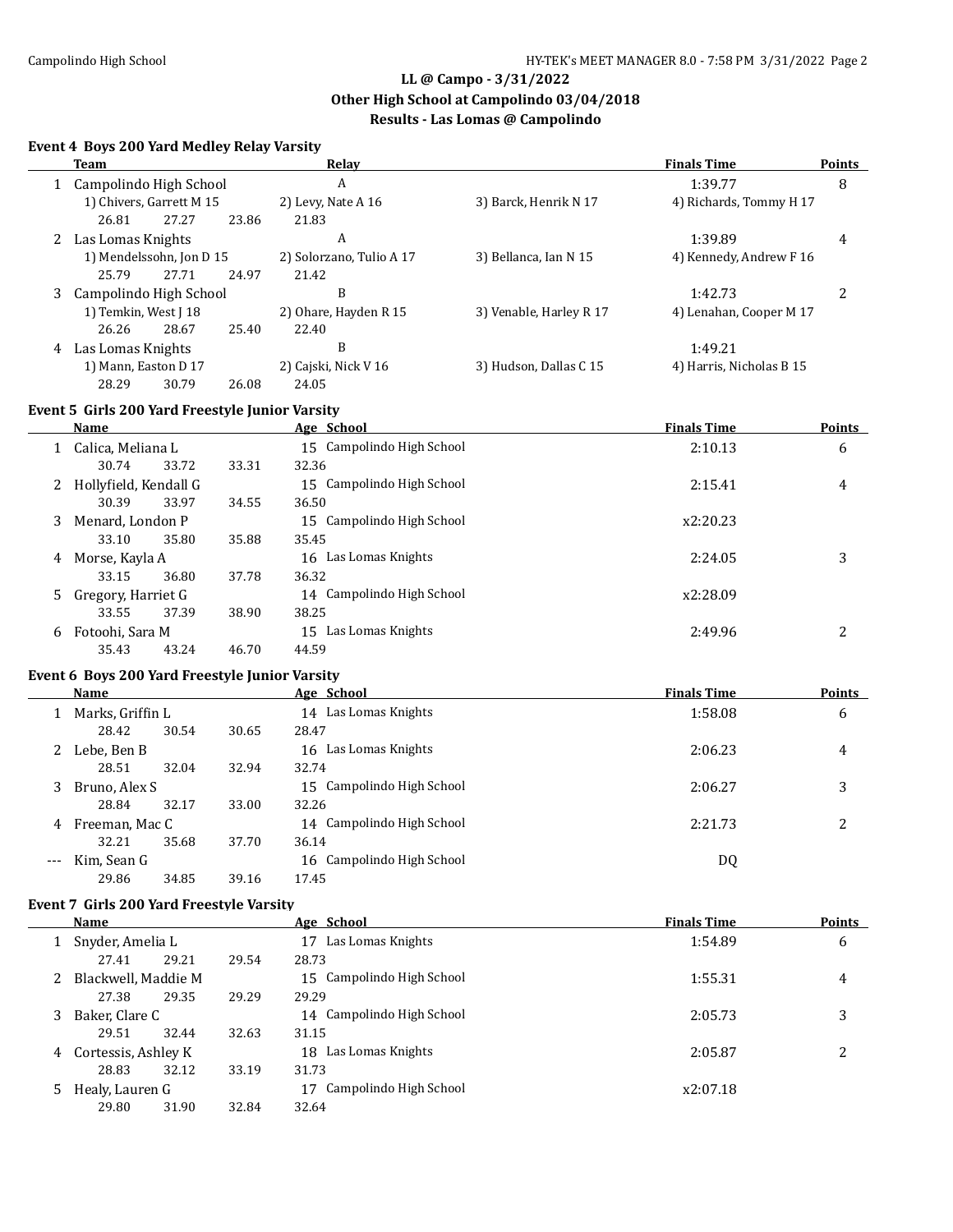$\overline{\phantom{a}}$ 

**(Event 7 Girls 200 Yard Freestyle Varsity)**

## **LL @ Campo - 3/31/2022**

**Name Age** School **Finals Time Points** 

## **Other High School at Campolindo 03/04/2018**

## **Results - Las Lomas @ Campolindo**

| 6 | Bove, Natalie H                          |       | 15 Campolindo High School | x2:07.91           |                |
|---|------------------------------------------|-------|---------------------------|--------------------|----------------|
|   | 28.75<br>32.32                           | 33.79 | 33.05                     |                    |                |
|   | 7 Osborn, Lydia K                        |       | 17 Campolindo High School | x2:12.52           |                |
| 8 | Wright, Jessie S                         |       | 16 Las Lomas Knights      | x2:19.37           |                |
|   | 30.63<br>35.12                           | 37.03 | 36.59                     |                    |                |
|   | Event 8 Boys 200 Yard Freestyle Varsity  |       |                           |                    |                |
|   | Name                                     |       | Age School                | <b>Finals Time</b> | <b>Points</b>  |
|   | 1 Solorzano, Tulio A                     |       | 17 Las Lomas Knights      | 1:49.88            | 6              |
|   | 25.89<br>28.54                           | 27.88 | 27.57                     |                    |                |
|   | 2 Fleming, Caleb L                       |       | 17 Campolindo High School | 1:52.31            | 4              |
|   | 26.56<br>29.21                           | 28.77 | 27.77                     |                    |                |
|   | 3 Colpo, Thomas W                        |       | 16 Campolindo High School | 1:53.47            | 3              |
|   | 26.61<br>29.08                           | 29.35 | 28.43                     |                    |                |
|   | 4 Galabow, Jacob R                       |       | 17 Las Lomas Knights      | 1:54.95            | 2              |
|   | 26.97<br>29.66                           | 29.20 | 29.12                     |                    |                |
|   | 5 Hollander, John D                      |       | 15 Las Lomas Knights      | x1:57.14           |                |
|   | 26.77<br>29.69                           | 30.68 | 30.00                     |                    |                |
| 6 | Chivers, Garrett M                       |       | 15 Campolindo High School | x1:57.29           |                |
|   | 26.75<br>29.58                           | 30.95 | 30.01                     |                    |                |
|   | Event 9 Girls 100 Yard IM Junior Varsity |       |                           |                    |                |
|   | <b>Name</b>                              |       | Age School                | <b>Finals Time</b> | <b>Points</b>  |
|   | 1 Castro, Allie T                        |       | 15 Campolindo High School | 1:06.62            | 6              |
|   | 31.10<br>35.52                           |       |                           |                    |                |
|   | 2 Frazier, Nikki L                       |       | 14 Campolindo High School | 1:08.14            | 4              |
|   | 31.64<br>36.50                           |       |                           |                    |                |
|   | 3 Koplan, Gwen S                         |       | 15 Campolindo High School | x1:09.49           |                |
|   | 31.49<br>38.00                           |       |                           |                    |                |
|   | 4 Stabb, Holland                         |       | 15 Las Lomas Knights      | 1:11.80            | 3              |
|   | 33.28<br>38.52                           |       |                           |                    |                |
|   | 5 Jia, Marilyn                           |       | 14 Campolindo High School | x1:12.02           |                |
|   | 30.45<br>41.57                           |       |                           |                    |                |
|   | 6 Gafni, Grace C                         |       | 15 Campolindo High School | x1:13.15           |                |
|   | 32.89<br>40.26<br>Thompson, Olivia F     |       | 15 Campolindo High School | x1:16.80           |                |
| 7 | 34.11<br>42.69                           |       |                           |                    |                |
|   | 8 Moses, Sarah J                         |       | 14 Campolindo High School | x1:16.82           |                |
|   | 34.87<br>41.95                           |       |                           |                    |                |
| 9 | Devine, Bessy A                          |       | 17 Las Lomas Knights      | 1:17.85            | $\overline{2}$ |
|   | 36.52<br>41.33                           |       |                           |                    |                |
|   | 10 Margiotta, Gianna B                   |       | 15 Las Lomas Knights      | x1:21.91           |                |
|   | 39.63<br>42.28                           |       |                           |                    |                |
|   | 11 Isaeff, Grace E                       |       | 16 Campolindo High School | x1:25.30           |                |
|   | 38.70<br>46.60                           |       |                           |                    |                |

## **Event 10 Boys 100 Yard IM Junior Varsity**

| Name                                    | Age School           | <b>Finals Time</b> | <b>Points</b> |
|-----------------------------------------|----------------------|--------------------|---------------|
| Jimenez, Mason J<br>32.52<br>28.54      | 15 Las Lomas Knights | 1:01.06            |               |
| 2 Richardson, Lucas J<br>35.43<br>30.61 | 15 Las Lomas Knights | 1:06.04            | ᅭ             |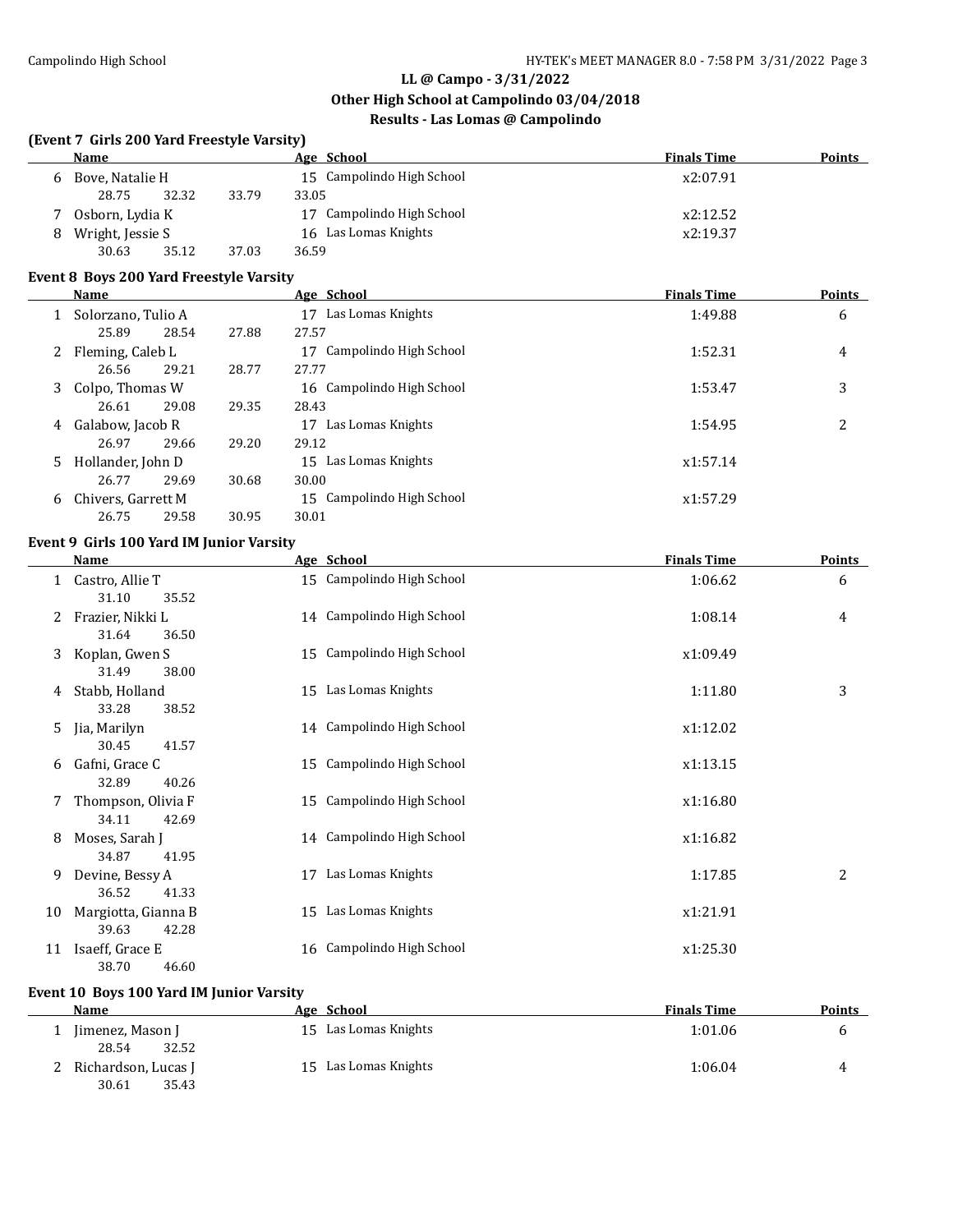**(Event 10 Boys 100 Yard IM Junior Varsity)**

#### **LL @ Campo - 3/31/2022**

#### **Other High School at Campolindo 03/04/2018**

## **Results - Las Lomas @ Campolindo**

|    | Name                                            |       | Age School                         | <b>Finals Time</b> | <b>Points</b>  |
|----|-------------------------------------------------|-------|------------------------------------|--------------------|----------------|
|    | 3 Cox, Kevin M                                  |       | 16 Las Lomas Knights               | x1:06.58           |                |
|    | 30.15<br>36.43                                  |       |                                    |                    |                |
| 4  | Yu, Chang                                       |       | 14 Campolindo High School          | 1:12.29            | 3              |
|    | 39.21<br>33.08                                  |       |                                    |                    |                |
|    | Event 11 Girls 200 Yard IM Varsity              |       |                                    |                    |                |
|    | <b>Name</b>                                     |       | Age School                         | <b>Finals Time</b> | <b>Points</b>  |
|    | 1 Fok, Jasmine V                                |       | 16 Campolindo High School          | 2:08.33            | 6              |
|    | 28.17<br>32.27                                  | 37.88 | 30.01                              |                    |                |
|    | 2 Indrisano, Ariel R<br>29.85<br>36.04          |       | 14 Campolindo High School<br>31.00 | 2:16.38            | 4              |
|    |                                                 | 39.49 | 15 Campolindo High School          |                    |                |
| 3  | Wilkalis, Whitney R<br>29.75<br>35.94           | 40.83 | 32.13                              | x2:18.65           |                |
|    | Carlson, Gemma P                                |       | 17 Las Lomas Knights               | 2:18.95            | 3              |
| 4  | 30.17<br>37.09                                  | 39.34 | 32.35                              |                    |                |
| 5  | Roggensack, Sisi A                              |       | 14 Campolindo High School          | x2:25.02           |                |
|    | 29.71<br>35.05                                  | 47.80 | 32.46                              |                    |                |
| 6  | Joyce, Delaney L                                |       | 15 Campolindo High School          | x2:25.39           |                |
|    | 30.83<br>36.12                                  | 44.45 | 33.99                              |                    |                |
| 7  | Walburg, Sydney K                               |       | 16 Las Lomas Knights               | 2:29.12            | $\overline{2}$ |
|    | 32.12<br>36.90                                  | 45.48 | 34.62                              |                    |                |
| 8  | Cheung, Kallie                                  |       | 17 Las Lomas Knights               | x2:47.99           |                |
|    | 36.72<br>42.13                                  | 49.16 | 39.98                              |                    |                |
|    | Event 12 Boys 200 Yard IM Varsity               |       |                                    |                    |                |
|    | Name                                            |       | Age School                         | <b>Finals Time</b> | <b>Points</b>  |
|    | 1 Barck, Henrik N                               |       | 17 Campolindo High School          | 2:00.22            | 6              |
|    | 25.96<br>30.33                                  | 35.77 | 28.16                              |                    |                |
| 2  | Seward, Carter D                                |       | 14 Las Lomas Knights               | 2:06.19            | 4              |
|    | 26.79<br>32.81                                  | 36.54 | 30.05                              |                    |                |
| 3  | Crouch, Brody H                                 |       | 18 Campolindo High School          | 2:10.10            | 3              |
|    | 27.24<br>33.69                                  | 39.34 | 29.83                              |                    |                |
| 4  | Smith, Parker R                                 |       | 15 Campolindo High School          | x2:10.75           |                |
|    | 28.52<br>34.32                                  | 36.36 | 31.55                              |                    |                |
| 5  | King, Dylan M                                   |       | 15 Campolindo High School          | x2:13.94           |                |
|    | 29.10<br>34.53                                  | 39.84 | 30.47                              |                    |                |
| 6  | Cajski, Nick V                                  |       | 16 Las Lomas Knights               | 2:18.86            | 2              |
|    | 29.23<br>37.23                                  | 39.48 | 32.92                              |                    |                |
|    | Event 13 Girls 50 Yard Freestyle Junior Varsity |       |                                    |                    |                |
|    | <b>Name</b>                                     |       | Age School                         | <b>Finals Time</b> | <b>Points</b>  |
| 1  | Brown, Sierra S                                 |       | 15 Las Lomas Knights               | 26.23              | 6              |
| 2  | Mendiola, Jewel O                               |       | Campolindo High School<br>14       | 26.78              | 4              |
| 3  | Lim, Mina N                                     |       | Campolindo High School<br>15       | 27.34              | 3              |
| 4  | Guellert, Sydney G                              |       | Las Lomas Knights<br>14            | 27.52              | 2              |
| 5  | Moore, Sophie K                                 |       | Las Lomas Knights<br>16            | x27.65             |                |
| *6 | Frazier, Nikki L                                |       | Campolindo High School<br>14       | x27.68             |                |
| *6 | Schwartz, Maya C                                |       | Campolindo High School<br>15       | x27.68             |                |
| 8  | Flynn, Haley E                                  |       | Campolindo High School<br>17       | x27.74             |                |
| 9  | Stratford, Bella B                              |       | Campolindo High School<br>15       | x28.09             |                |
| 10 | Martindale, Madeline A                          |       | 14 Campolindo High School          | x28.29             |                |

11 Balassi, Siena G 14 Campolindo High School x28.46 12 Benson, Hailey E 17 Campolindo High School x28.53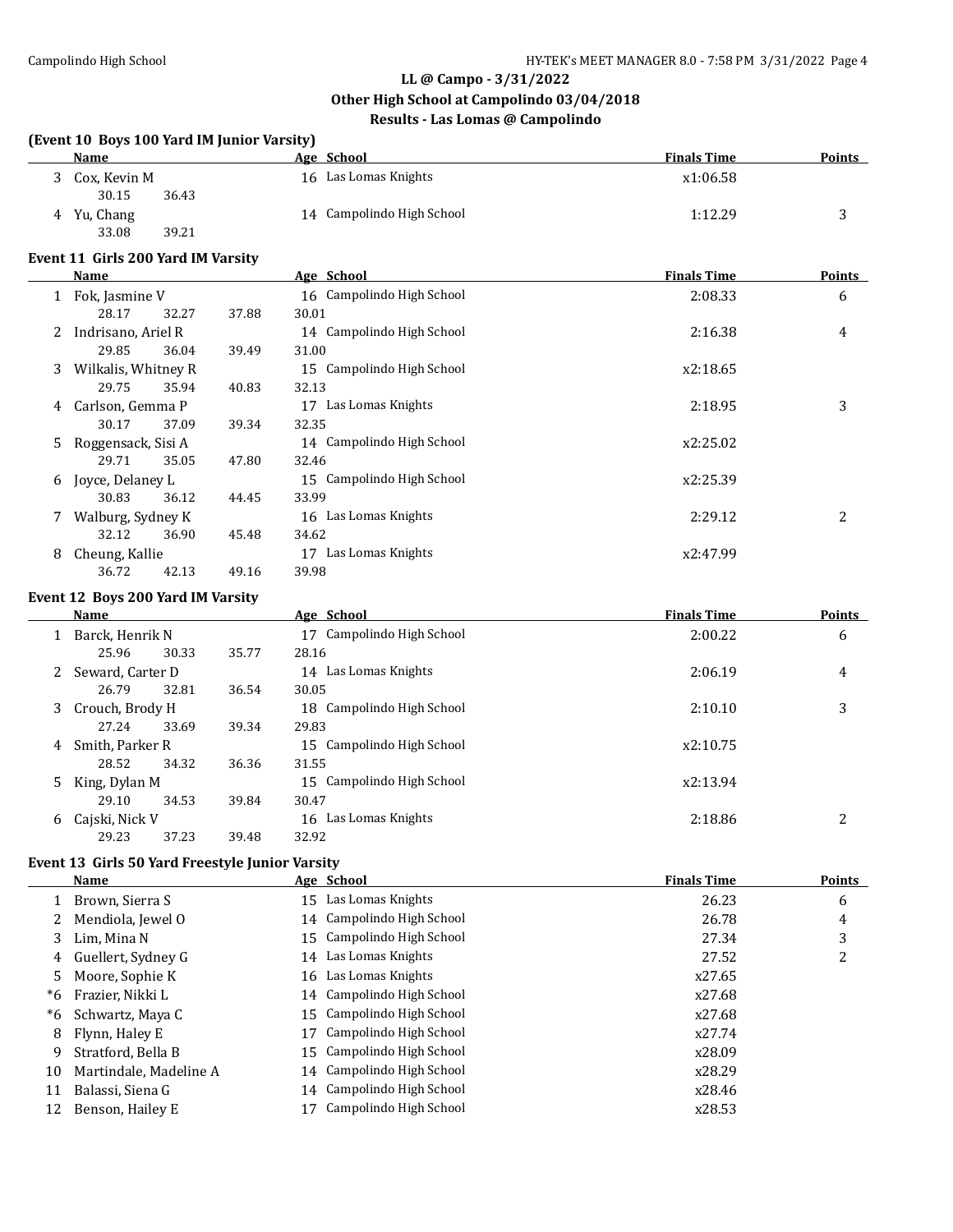**Other High School at Campolindo 03/04/2018**

## **Results - Las Lomas @ Campolindo**

#### **(Event 13 Girls 50 Yard Freestyle Junior Varsity)**

|       | <b>Name</b>                                    |    | Age School                | <b>Finals Time</b> | <b>Points</b> |
|-------|------------------------------------------------|----|---------------------------|--------------------|---------------|
| 13    | Gull, Jayce D                                  | 15 | Las Lomas Knights         | x29.03             |               |
| 14    | Nelson, Grace M                                | 15 | Las Lomas Knights         | x29.14             |               |
| 15    | Bartos, Sofia Y                                | 15 | Campolindo High School    | x29.30             |               |
| 16    | Ra, Amelia Y                                   | 14 | Campolindo High School    | x29.43             |               |
| 17    | Bearce, Tabi I                                 | 14 | Campolindo High School    | x29.78             |               |
| 18    | Liberman, Kaelin M                             | 17 | Las Lomas Knights         | x30.11             |               |
| 19    | Agustin, Lzette*                               | 15 | Las Lomas Knights         | x30.33             |               |
| 20    | Soto Orona, Andrea R                           | 16 | Las Lomas Knights         | x30.82             |               |
| 21    | Hillman, Kelani H                              | 15 | Las Lomas Knights         | x31.18             |               |
| 22    | Markey, Fiona R                                | 14 | Campolindo High School    | x31.38             |               |
| 23    | Stratford, Thea E                              | 14 | Campolindo High School    | x31.95             |               |
| 24    | Awad, Alexis I                                 | 15 | Campolindo High School    | x32.35             |               |
| 25    | Burns, Addison N                               | 14 | Las Lomas Knights         | x33.13             |               |
| 26    | Lathers, Lilli J                               | 14 | Campolindo High School    | x34.45             |               |
| 27    | Shipman, Katelyn M                             | 15 | Campolindo High School    | x34.49             |               |
| 28    | McAuliffe, Molly C                             | 17 | Campolindo High School    | x34.82             |               |
| 29    | Marshall, Tatum S                              | 15 | Campolindo High School    | x35.30             |               |
| 30    | Chen, Zhen-An A                                | 14 | Campolindo High School    | x35.42             |               |
| 31    | Kalpakjian, Ella R                             | 14 | Campolindo High School    | x36.21             |               |
| 32    | Giftgi, Ela N                                  | 15 | Campolindo High School    | x41.27             |               |
|       | Event 14 Boys 50 Yard Freestyle Junior Varsity |    |                           |                    |               |
|       | <b>Name</b>                                    |    | Age School                | <b>Finals Time</b> | <b>Points</b> |
| 1     | Vranesh, William J                             |    | 16 Campolindo High School | 24.11              | 6             |
| 2     | Spillane, Sean B                               | 17 | Campolindo High School    | 24.55              | 4             |
| 3     | Brown, Will J                                  | 15 | Las Lomas Knights         | 24.81              | 3             |
| 4     | Thompson, Jack A                               | 17 | Campolindo High School    | x24.83             |               |
| 5     | Vattuone, Dante J                              | 15 | Campolindo High School    | x25.18             |               |
| 6     | Guellert, Tyler L                              | 16 | Las Lomas Knights         | 25.23              | 2             |
| 7     | Byrne Bautista, Nico P                         | 14 | Las Lomas Knights         | x25.59             |               |
| 8     | Nelson, Sam W                                  | 14 | Las Lomas Knights         | x25.64             |               |
| 9     | Park, Eugene K                                 | 16 | Campolindo High School    | x25.87             |               |
| 10    | Bouyea, Adam R                                 | 16 | Las Lomas Knights         | x25.88             |               |
| 11    | Sheehan, Max J                                 | 16 | Campolindo High School    | x25.97             |               |
| 12    | Campbell, Fraser L                             | 16 | Campolindo High School    | x26.04             |               |
| $*13$ | Bronson, Callen L                              |    | 15 Campolindo High School | x26.76             |               |
| $*13$ | Barash, Will W                                 |    | 16 Campolindo High School | x26.76             |               |
| 15    | Pahnke, Jack M                                 |    | 14 Campolindo High School | x27.04             |               |
| 16    | Taylor, Ethan L                                | 14 | Campolindo High School    | x27.17             |               |
| 17    | Pahnke, Max D                                  | 14 | Campolindo High School    | x27.33             |               |
| 18    | Felson, Dylan S                                | 14 | Campolindo High School    | x27.39             |               |
| 19    | Agustin, Albert*                               | 15 | Las Lomas Knights         | x27.80             |               |
| 20    | Wauthy, Luke G                                 | 14 | Las Lomas Knights         | x28.22             |               |
| 21    | Perez, Moses F                                 | 14 | Campolindo High School    | x29.03             |               |
| 22    | Wexelman, Shane L                              | 15 | Campolindo High School    | x34.82             |               |
| 23    | Casipit, Kai K                                 | 15 | Campolindo High School    | x35.73             |               |
|       | Event 15 Girls 50 Yard Freestyle Varsity       |    |                           |                    |               |
|       | Name                                           |    | Age School                | <b>Finals Time</b> | <b>Points</b> |
| 1     | Statler, Nina E                                |    | 18 Las Lomas Knights      | 23.83              |               |
| 2     | van Meines, Amber E                            |    | 18 Campolindo High School | 25.69              | 6<br>4        |
|       |                                                |    |                           |                    |               |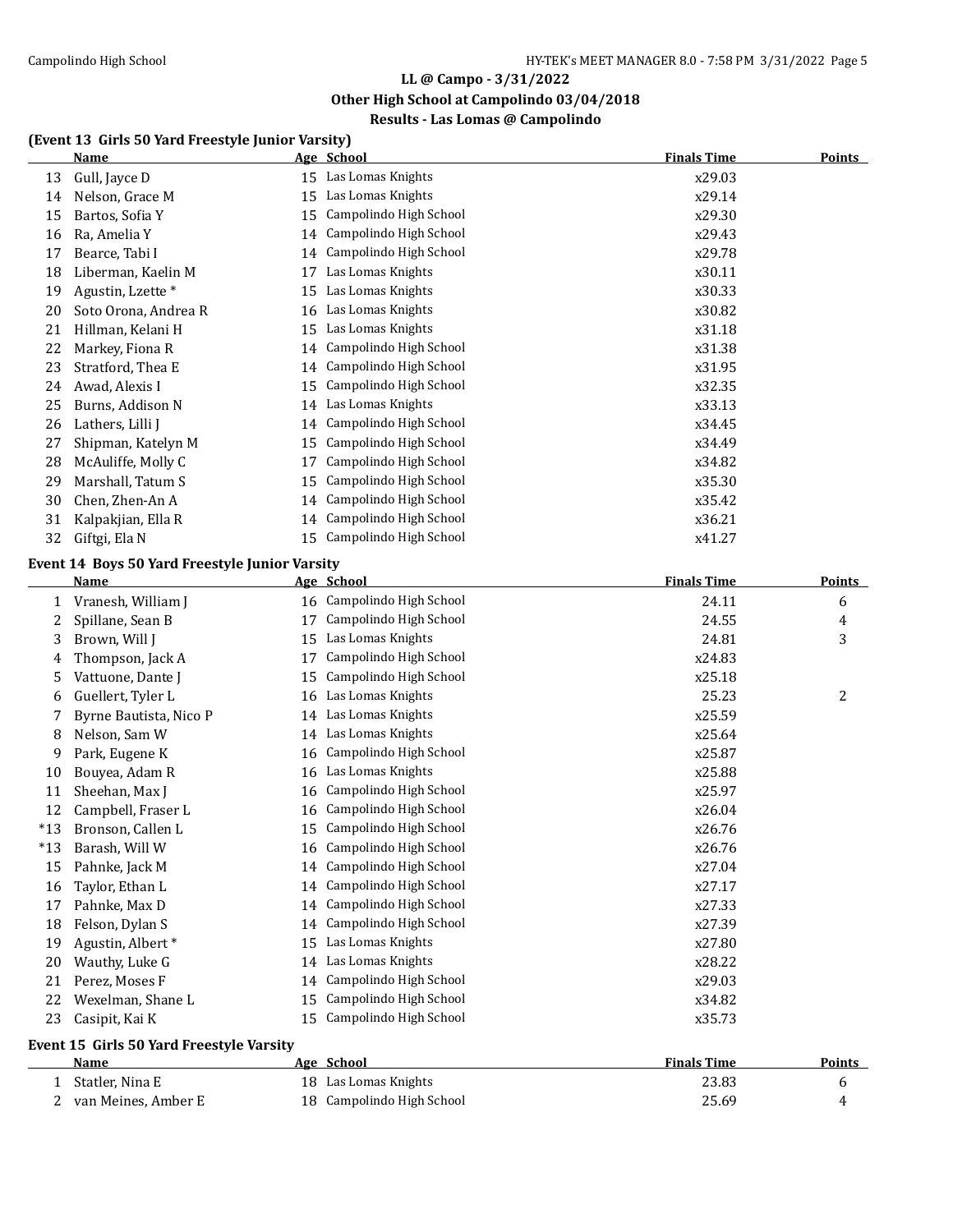**Other High School at Campolindo 03/04/2018**

## **Results - Las Lomas @ Campolindo**

### **(Event 15 Girls 50 Yard Freestyle Varsity)**

|    | Name                |    | Age School                | <b>Finals Time</b> | Points |
|----|---------------------|----|---------------------------|--------------------|--------|
| 3  | Pieper, Ana E       |    | 16 Campolindo High School | 26.18              | 3      |
| 4  | Roggensack, Clara L |    | 16 Campolindo High School | x26.22             |        |
|    | 5 Claus, Kate V     | 17 | Las Lomas Knights         | 26.29              | 2      |
| 6  | Bustamante, Emma C  | 17 | Campolindo High School    | x26.74             |        |
|    | Smith, Rylan H      | 17 | Campolindo High School    | x27.31             |        |
| 8  | Roux, Kiera D       |    | 18 Campolindo High School | x27.56             |        |
| 9  | Dendinger, Anna R   | 17 | Campolindo High School    | x27.98             |        |
| 10 | Conner, Ellie A     |    | 16 Las Lomas Knights      | x28.47             |        |
| 11 | Charlton, Sophia M  | 17 | Campolindo High School    | x28.92             |        |
| 12 | Thompson, Georgia C |    | Campolindo High School    | x29.08             |        |
| 13 | Wilson, Ava S       |    | 18 Campolindo High School | x30.18             |        |

#### **Event 16 Boys 50 Yard Freestyle Varsity**

|    | Name                  |    | Age School                | <b>Finals Time</b> | Points  |
|----|-----------------------|----|---------------------------|--------------------|---------|
|    | Yavuzer-Judd, Theoden |    | 17 Campolindo High School | 21.66              | 6       |
| 2  | Kennedy, Andrew F     |    | 16 Las Lomas Knights      | 21.89              | 4       |
| 3  | Richards, Tommy H     |    | Campolindo High School    | 22.55              | 3       |
| 4  | Temkin, West J        |    | 18 Campolindo High School | x22.85             |         |
| 5. | Venable, Harley R     |    | 17 Campolindo High School | x23.11             |         |
| 6  | Bellanca. Ian N       |    | 15 Las Lomas Knights      | 23.28              | ົາ<br>∠ |
|    | Mendelssohn, Jon D    |    | 15 Las Lomas Knights      | x23.33             |         |
| 8  | Monroy, Mateo T       | 17 | Las Lomas Knights         | x23.75             |         |
| 9  | Velek, Evan J         |    | 16 Campolindo High School | x24.74             |         |
| 10 | Lenahan, Cooper M     |    | Campolindo High School    | x24.91             |         |

### **Event 17 Girls 50 Yard Butterfly Junior Varsity**

|    | Name                                                  |    | Age School                | <b>Finals Time</b> | <b>Points</b> |
|----|-------------------------------------------------------|----|---------------------------|--------------------|---------------|
|    | Jia, Marilyn                                          |    | 14 Campolindo High School | 28.32              | 6             |
|    | Benson. Hannah E                                      |    | 14 Campolindo High School | 29.84              | 4             |
| 3  | Devine, Bessy A                                       | 17 | Las Lomas Knights         | 30.44              | 3             |
| 4  | Krozek, Hazel H                                       |    | 16 Campolindo High School | x30.76             |               |
| 5. | Wilson, Tessa R                                       |    | 16 Campolindo High School | x31.23             |               |
| 6  | Bartos, Sofia Y                                       | 15 | Campolindo High School    | x32.44             |               |
|    | Bautista, Riley A                                     | 15 | Las Lomas Knights         | 32.90              | 2             |
| 8  | Katz, Izzy S                                          | 17 | Campolindo High School    | x35.63             |               |
| 9  | Markey, Fiona R                                       |    | 14 Campolindo High School | x35.90             |               |
| 10 | Moses, Sarah J                                        |    | 14 Campolindo High School | x36.92             |               |
| 11 | Gregory, Harriet G                                    |    | 14 Campolindo High School | x37.29             |               |
| 12 | Khandhar, Sonam S                                     |    | 14 Las Lomas Knights      | x38.33             |               |
| 13 | Potdar, Maitreyee                                     |    | 14 Las Lomas Knights      | x38.58             |               |
|    | <b>Event 18 Boys 50 Yard Butterfly Junior Varsity</b> |    |                           |                    |               |
|    | Name                                                  |    | Age School                | <b>Finals Time</b> | <b>Points</b> |

| Name                         | Age School                | <b>Finals Time</b> | <b>Points</b> |
|------------------------------|---------------------------|--------------------|---------------|
| 1 Cox, Kevin M               | 16 Las Lomas Knights      | 26.88              | 6             |
| 2 Tzorbatzakis, Niko M       | 14 Campolindo High School | 26.92              | 4             |
| 3 Cattell, Thatcher S        | 15 Campolindo High School | 27.12              | 3             |
| 4 Thompson, Jack A           | 17 Campolindo High School | x27.39             |               |
| 5 Bruno, Alex S              | 15 Campolindo High School | x27.43             |               |
| 6 Richardson, Lucas J        | 15 Las Lomas Knights      | 28.88              |               |
| Barash, Will W               | 16 Campolindo High School | x29.58             |               |
| Agustin, Albert <sup>*</sup> | 15 Las Lomas Knights      | x29.83             |               |
|                              |                           |                    |               |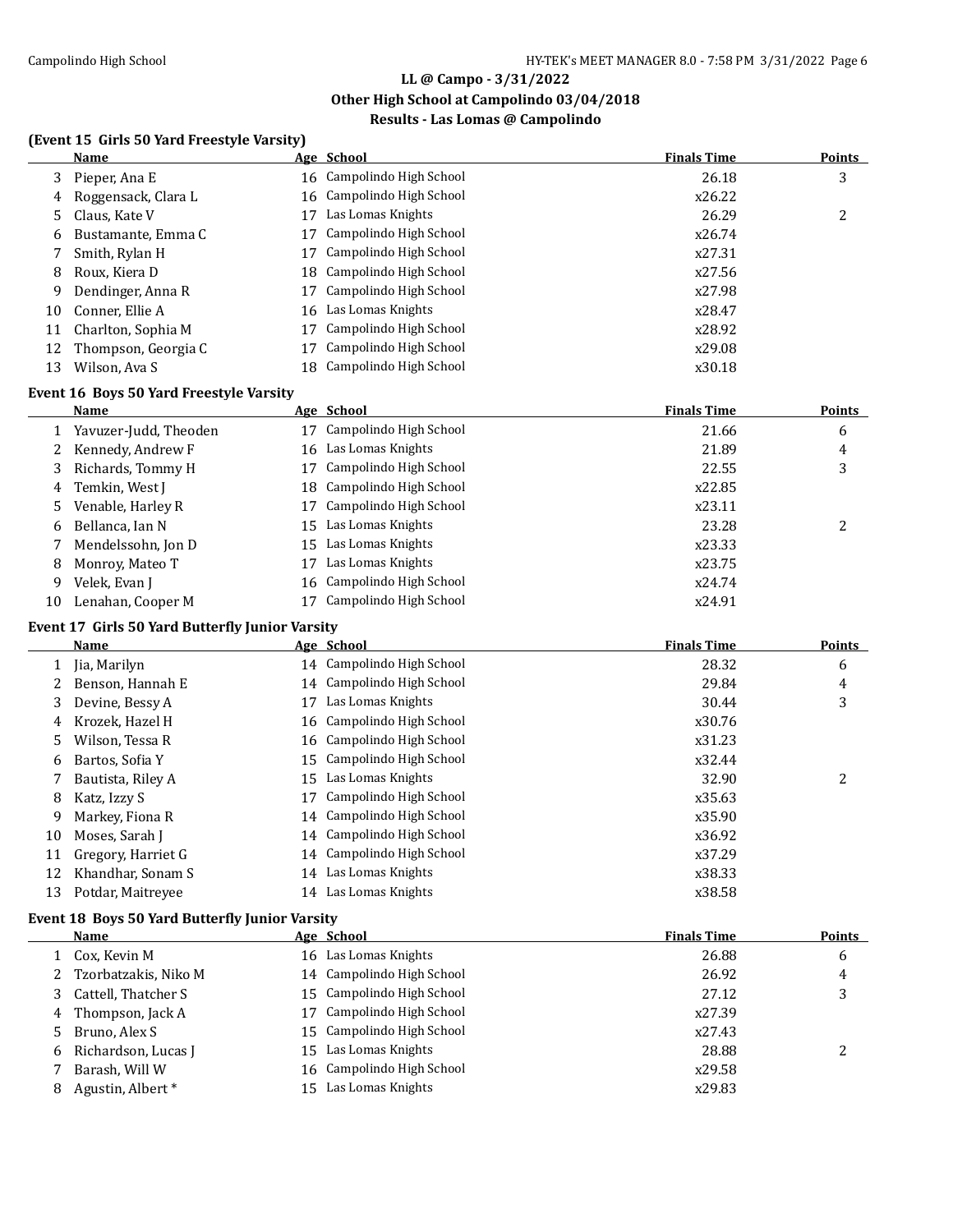**Other High School at Campolindo 03/04/2018**

## **Results - Las Lomas @ Campolindo**

|              | (Event 18 Boys 50 Yard Butterfly Junior Varsity)<br>Age School<br><b>Finals Time</b><br><b>Points</b><br><b>Name</b> |    |                           |                    |                |  |  |  |  |
|--------------|----------------------------------------------------------------------------------------------------------------------|----|---------------------------|--------------------|----------------|--|--|--|--|
|              |                                                                                                                      |    |                           |                    |                |  |  |  |  |
| 9            | Clark, Aidan C                                                                                                       |    | 17 Campolindo High School | x30.76             |                |  |  |  |  |
| 10           | Casipit, Kai K                                                                                                       |    | 15 Campolindo High School | x47.28             |                |  |  |  |  |
|              | <b>Event 19 Girls 100 Yard Butterfly Varsity</b>                                                                     |    |                           |                    |                |  |  |  |  |
|              | <b>Name</b>                                                                                                          |    | Age School                | <b>Finals Time</b> | <b>Points</b>  |  |  |  |  |
| $\mathbf{1}$ | Fok, Jasmine V<br>27.05<br>29.66                                                                                     |    | 16 Campolindo High School | 56.71              | 6              |  |  |  |  |
| 2            | Smith, Adriana K<br>28.14<br>30.73                                                                                   |    | 16 Campolindo High School | 58.87              | 4              |  |  |  |  |
| 3            | Blackwell, Maddie M<br>28.39<br>31.74                                                                                |    | 15 Campolindo High School | x1:00.13           |                |  |  |  |  |
| 4            | Levenfeld, Kaia E<br>28.71<br>33.09                                                                                  |    | 16 Campolindo High School | x1:01.80           |                |  |  |  |  |
| 5.           | Shane, Emma R<br>29.43<br>33.25                                                                                      |    | 14 Campolindo High School | x1:02.68           |                |  |  |  |  |
| 6            | Wilkalis, Whitney R<br>29.97<br>32.94                                                                                |    | 15 Campolindo High School | x1:02.91           |                |  |  |  |  |
| 7            | Lederle, Sophie M<br>30.59<br>35.83                                                                                  |    | 15 Campolindo High School | x1:06.42           |                |  |  |  |  |
| 8            | Osborn, Lydia K<br>31.81<br>35.12                                                                                    | 17 | Campolindo High School    | x1:06.93           |                |  |  |  |  |
| 9            | Brown, Kelsey E<br>31.67<br>36.99                                                                                    |    | 15 Las Lomas Knights      | 1:08.66            | 3              |  |  |  |  |
| 10           | Eger, Rachel I<br>31.83<br>37.85                                                                                     |    | 15 Las Lomas Knights      | 1:09.68            | $\overline{2}$ |  |  |  |  |
| 11           | Wright, Jessie S<br>32.24<br>39.56                                                                                   |    | 16 Las Lomas Knights      | x1:11.80           |                |  |  |  |  |
| 12           | Cajski, Kathleen L<br>33.65<br>38.61                                                                                 |    | 14 Las Lomas Knights      | x1:12.26           |                |  |  |  |  |

#### **Event 20 Boys 100 Yard Butterfly Varsity**

|    | Name              |    | Age School                | <b>Finals Time</b> | <b>Points</b> |
|----|-------------------|----|---------------------------|--------------------|---------------|
|    | Barck, Henrik N   | 17 | Campolindo High School    | 52.88              | 6             |
|    | 25.27<br>27.61    |    |                           |                    |               |
| 2  | Venable, Harley R | 17 | Campolindo High School    | 55.72              | 4             |
|    | 26.82<br>28.90    |    |                           |                    |               |
| 3  | Levy, Nate A      |    | 16 Campolindo High School | x56.60             |               |
|    | 27.14<br>29.46    |    |                           |                    |               |
| 4  | Seward, Carter D  |    | 14 Las Lomas Knights      | 57.61              | 3             |
|    | 27.62<br>29.99    |    |                           |                    |               |
| 5. | Crouch, Brody H   |    | 18 Campolindo High School | x57.65             |               |
|    | 30.01<br>27.64    |    |                           |                    |               |
| 6  | Colpo, Thomas W   |    | 16 Campolindo High School | x58.02             |               |
|    | 27.21<br>30.81    |    |                           |                    |               |
|    | Hudson, Dallas C  | 15 | Las Lomas Knights         | 58.30              | 2             |
|    | 26.97<br>31.33    |    |                           |                    |               |

### **Event 21 Girls 100 Yard Freestyle Junior Varsity**

| Name             | Age School                | <b>Finals Time</b> | <b>Points</b> |
|------------------|---------------------------|--------------------|---------------|
| Brown, Sierra S  | 15 Las Lomas Knights      | 58.79              |               |
| 30.73<br>28.06   |                           |                    |               |
| Frazier, Sammy G | 14 Campolindo High School | 59.23              | 4             |
| 28.52<br>30.71   |                           |                    |               |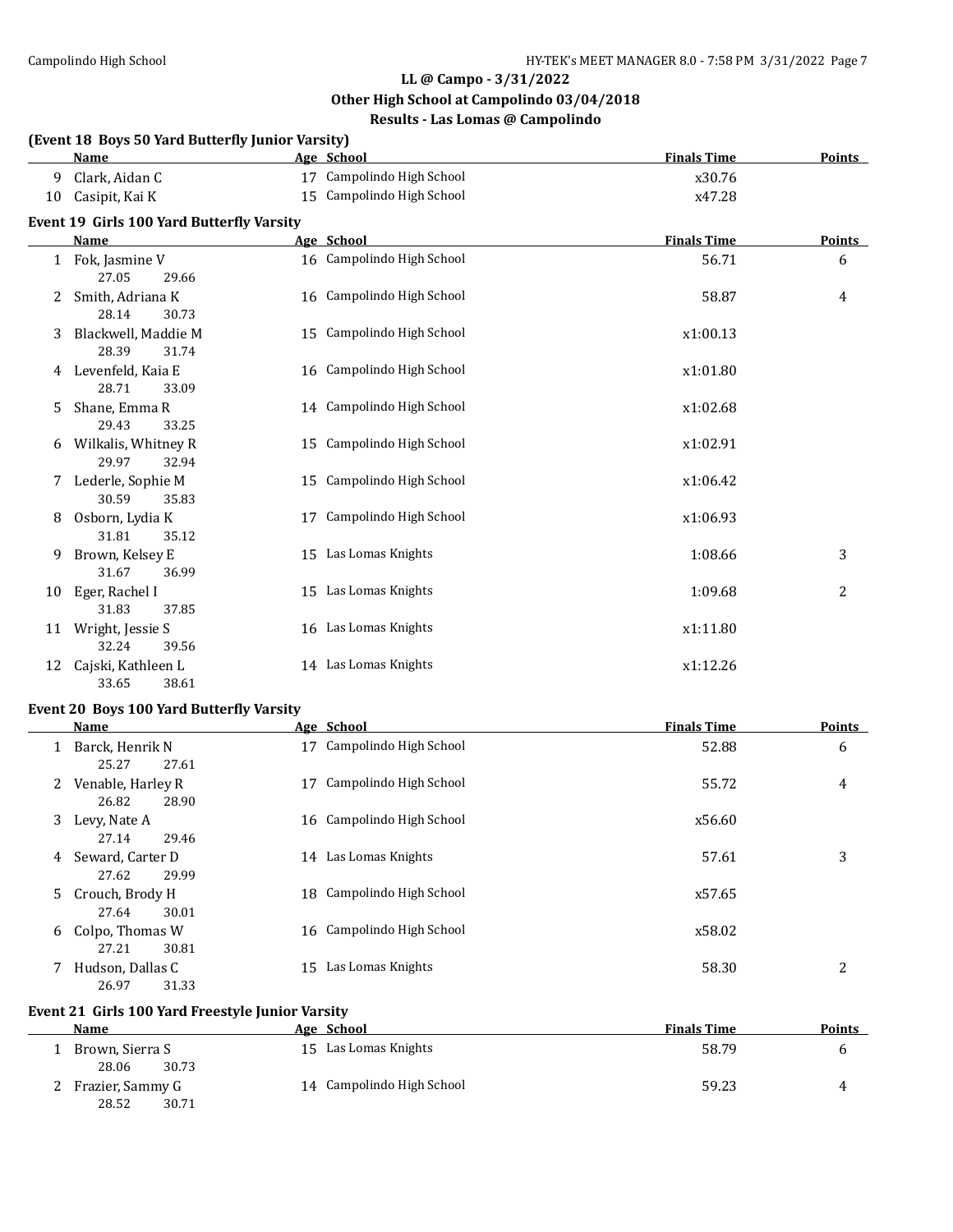**Other High School at Campolindo 03/04/2018**

## **Results - Las Lomas @ Campolindo**

#### **(Event 21 Girls 100 Yard Freestyle Junior Varsity)**

26.04 27.32

|    | <u>Name</u>                                                    | Age School                | <b>Finals Time</b> | <b>Points</b> |
|----|----------------------------------------------------------------|---------------------------|--------------------|---------------|
|    | 3 Calica, Meliana L<br>29.35<br>31.38                          | 15 Campolindo High School | 1:00.73            | 3             |
| 4  | Flynn, Haley E<br>29.21<br>31.80                               | 17 Campolindo High School | x1:01.01           |               |
| 5  | Moore, Sophie K<br>29.08<br>32.14                              | 16 Las Lomas Knights      | 1:01.22            | 2             |
| 6  | Hollyfield, Kendall G<br>28.91<br>32.72                        | 15 Campolindo High School | x1:01.63           |               |
| 7  | Benson, Hannah E<br>29.85<br>32.24                             | 14 Campolindo High School | x1:02.09           |               |
| 8  | Schwartz, Maya C<br>29.97<br>33.39                             | 15 Campolindo High School | x1:03.36           |               |
| 9  | Ra, Amelia Y<br>30.09<br>33.35                                 | 14 Campolindo High School | x1:03.44           |               |
|    | 10 Cordano, Hailey L<br>30.19<br>34.18                         | 15 Las Lomas Knights      | x1:04.37           |               |
|    | 11 McCarthy, Vivi C<br>31.27<br>34.67                          | 15 Campolindo High School | x1:05.94           |               |
|    | 12 Liberman, Kaelin M<br>31.61<br>34.57                        | 17 Las Lomas Knights      | x1:06.18           |               |
|    | 13 Bearce, Tabi I<br>32.09<br>35.87                            | 14 Campolindo High School | x1:07.96           |               |
|    | 14 Nelson, Grace M<br>32.51<br>35.48                           | 15 Las Lomas Knights      | x1:07.99           |               |
|    | 15 Campbell, Erin V<br>32.91<br>36.37                          | 14 Campolindo High School | x1:09.28           |               |
|    | 16 Thompson, Olivia F<br>32.26<br>37.61                        | 15 Campolindo High School | x1:09.87           |               |
|    | 17 Awad, Alexis I<br>33.41<br>37.22                            | 15 Campolindo High School | x1:10.63           |               |
|    | 18 Stratford, Thea E<br>33.56<br>38.15                         | 14 Campolindo High School | x1:11.71           |               |
| 19 | Burns, Addison N<br>35.95<br>38.53                             | 14 Las Lomas Knights      | x1:14.48           |               |
|    | 20 Potdar, Maitreyee<br>35.05<br>40.76                         | 14 Las Lomas Knights      | x1:15.81           |               |
|    | 21 Shipman, Katelyn M<br>35.54<br>41.48                        | 15 Campolindo High School | x1:17.02           |               |
|    | 22 McAuliffe, Molly C<br>35.84<br>43.53                        | 17 Campolindo High School | x1:19.37           |               |
| 23 | Lathers, Lilli J<br>36.71<br>44.72                             | 14 Campolindo High School | x1:21.43           |               |
|    | 24 Chen, Zhen-An A<br>39.40<br>43.48                           | 14 Campolindo High School | x1:22.88           |               |
| 25 | Giftgi, Ela N                                                  | 15 Campolindo High School | x1:36.50           |               |
|    | Event 22 Boys 100 Yard Freestyle Junior Varsity<br><b>Name</b> | Age School                | <b>Finals Time</b> | <b>Points</b> |
|    | 1 Cox, Brody M<br>25.08<br>27.76                               | 15 Las Lomas Knights      | 52.84              | 6             |

2 Vranesh, William J 16 Campolindo High School 53.36 4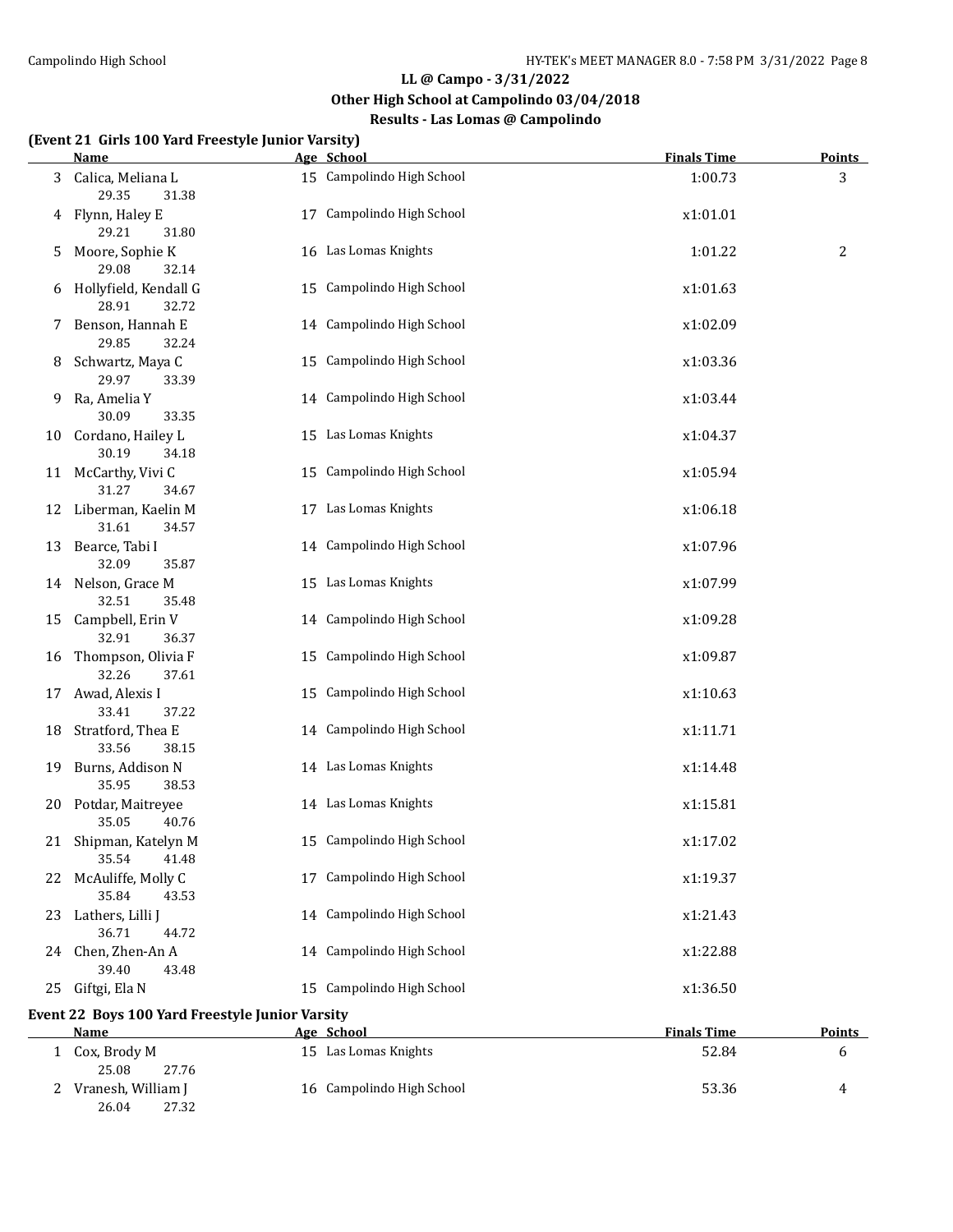## **Other High School at Campolindo 03/04/2018**

## **Results - Las Lomas @ Campolindo**

#### **(Event 22 Boys 100 Yard Freestyle Junior Varsity)**

|    | <u>Name</u>                              | Age School                | <b>Finals Time</b> | <b>Points</b> |
|----|------------------------------------------|---------------------------|--------------------|---------------|
| 3  | Seo, Chris W<br>25.52<br>29.32           | 15 Campolindo High School | 54.84              | 3             |
| 4  | Spillane, Sean B<br>26.54<br>29.38       | 17 Campolindo High School | x55.92             |               |
| 5  | Christensen, Carson C<br>27.36<br>29.06  | 15 Las Lomas Knights      | 56.42              | 2             |
| 6  | Sheehan, Max J<br>27.45<br>29.43         | 16 Campolindo High School | x56.88             |               |
| 7  | Vattuone, Dante J<br>27.63<br>29.40      | 15 Campolindo High School | x57.03             |               |
| 8  | Cattell, Thatcher S<br>28.20<br>29.31    | 15 Campolindo High School | x57.51             |               |
| 9  | Campbell, Fraser L<br>27.82<br>30.56     | 16 Campolindo High School | x58.38             |               |
| 10 | Reyes, Matthew E<br>27.79<br>30.70       | 14 Las Lomas Knights      | x58.49             |               |
| 11 | Byrne Bautista, Nico P<br>28.05<br>30.52 | 14 Las Lomas Knights      | x58.57             |               |
| 12 | Bronson, Callen L<br>28.16<br>31.44      | 15 Campolindo High School | x59.60             |               |
| 13 | Clark, Aidan C<br>29.44<br>31.80         | 17 Campolindo High School | x1:01.24           |               |
|    | 14 Wauthy, Luke G<br>29.37<br>32.34      | 14 Las Lomas Knights      | x1:01.71           |               |
| 15 | Perez, Moses F<br>31.38<br>34.83         | 14 Campolindo High School | x1:06.21           |               |
| 16 | Liu, Preston<br>33.89<br>40.77           | 15 Campolindo High School | x1:14.66           |               |

### **Event 23 Girls 100 Yard Freestyle Varsity**

|    | Name                |    | Age School                | <b>Finals Time</b> | <b>Points</b> |
|----|---------------------|----|---------------------------|--------------------|---------------|
|    | Statler, Nina E     |    | 18 Las Lomas Knights      | 52.34              | 6             |
|    | 25.16<br>27.18      |    |                           |                    |               |
| 2  | van Meines, Amber E |    | 18 Campolindo High School | 55.42              | 4             |
|    | 26.76<br>28.66      |    |                           |                    |               |
| 3  | Hawkins, Maggie E   | 17 | Campolindo High School    | 56.00              | 3             |
|    | 27.03<br>28.97      |    |                           |                    |               |
| 4  | Levenfeld, Kaia E   |    | 16 Campolindo High School | x57.30             |               |
|    | 27.75<br>29.55      |    |                           |                    |               |
| 5  | Roggensack, Sisi A  |    | 14 Campolindo High School | x57.38             |               |
|    | 27.68<br>29.70      |    |                           |                    |               |
| 6  | Cortessis, Ashley K |    | 18 Las Lomas Knights      | 57.53              | 2             |
|    | 27.57<br>29.96      |    |                           |                    |               |
| 7  | Lederle, Sammie A   |    | 15 Campolindo High School | x57.77             |               |
|    | 28.00<br>29.77      |    |                           |                    |               |
| 8  | Pieper, Ana E       |    | 16 Campolindo High School | x58.11             |               |
|    | 27.86<br>30.25      |    |                           |                    |               |
| 9  | Claus, Kate V       | 17 | Las Lomas Knights         | x58.13             |               |
|    | 27.81<br>30.32      |    |                           |                    |               |
| 10 | Stambaugh, Regan A  |    | 18 Campolindo High School | x58.58             |               |
|    | 28.52<br>30.06      |    |                           |                    |               |
| 11 | Healy, Lauren G     | 17 | Campolindo High School    | x58.64             |               |
|    | 28.14<br>30.50      |    |                           |                    |               |
|    |                     |    |                           |                    |               |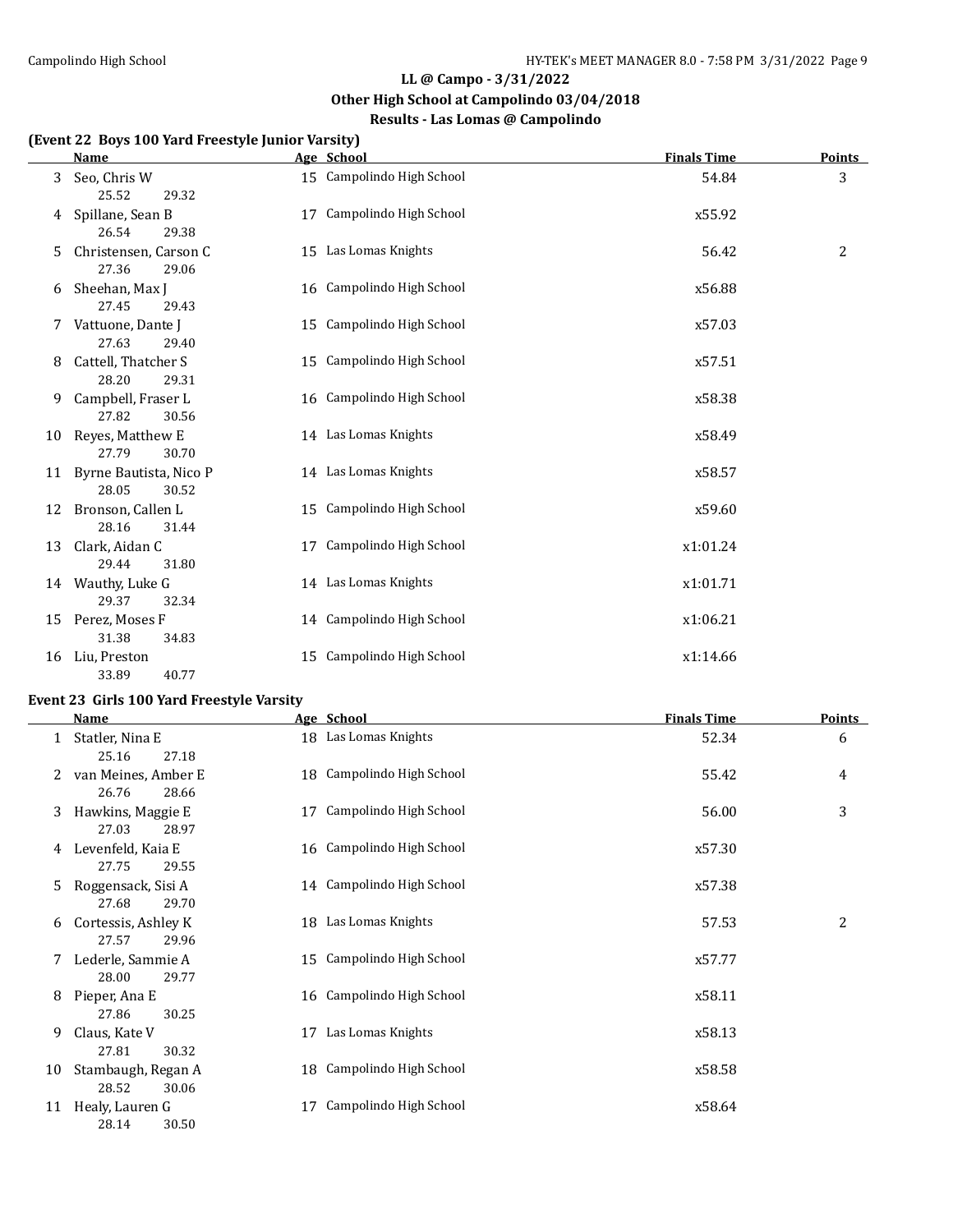**Other High School at Campolindo 03/04/2018**

## **Results - Las Lomas @ Campolindo**

#### **(Event 23 Girls 100 Yard Freestyle Varsity)**

|    | Name                |    | Age School                | <b>Finals Time</b> | <b>Points</b> |
|----|---------------------|----|---------------------------|--------------------|---------------|
| 12 | Smith, Rylan H      | 17 | Campolindo High School    | x59.76             |               |
|    | 29.41<br>30.35      |    |                           |                    |               |
| 13 | Gubser, Marlena R   |    | 16 Campolindo High School | x1:00.91           |               |
|    | 29.65<br>31.26      |    |                           |                    |               |
| 14 | Roux, Kiera D       |    | 18 Campolindo High School | x1:01.95           |               |
|    | 29.61<br>32.34      |    |                           |                    |               |
| 15 | Thompson, Georgia C |    | Campolindo High School    | x1:02.70           |               |
| 16 | Zinman, Natalie M   | 17 | Campolindo High School    | x1:03.63           |               |
|    | 30.80<br>32.83      |    |                           |                    |               |
| 17 | Charlton, Sophia M  |    | Campolindo High School    | x1:03.66           |               |
|    | 30.70<br>32.96      |    |                           |                    |               |

#### **Event 24 Boys 100 Yard Freestyle Varsity**

|              | Name                                    |    | Age School                | <b>Finals Time</b> |   |  |
|--------------|-----------------------------------------|----|---------------------------|--------------------|---|--|
| $\mathbf{1}$ | Yavuzer-Judd, Theoden<br>23.45<br>24.33 |    | 17 Campolindo High School | 47.78              | 6 |  |
| 2            | Kennedy, Andrew F<br>24.17<br>24.69     |    | 16 Las Lomas Knights      | 48.86              | 4 |  |
| 3            | Richards, Tommy H<br>24.09<br>25.69     | 17 | Campolindo High School    | 49.78              | 3 |  |
| 4            | Bellanca, Ian N<br>24.18<br>26.92       |    | 15 Las Lomas Knights      | 51.10              | 2 |  |
| 5.           | Fleming, Caleb L<br>25.08<br>26.42      | 17 | Campolindo High School    | x51.50             |   |  |
| 6            | Nelson, Brett J<br>28.17<br>24.81       |    | 16 Las Lomas Knights      | x52.98             |   |  |
| 7            | Harris, Nicholas B<br>25.87<br>27.29    |    | 15 Las Lomas Knights      | x53.16             |   |  |
| 8            | Mann, Easton D<br>26.09<br>27.70        | 17 | Las Lomas Knights         | x53.79             |   |  |
| 9            | Lenahan, Cooper M<br>26.49<br>29.74     | 17 | Campolindo High School    | x56.23             |   |  |

## **Event 25 Girls 500 Yard Freestyle Junior Varsity**

|    | Name             |                        |       | Age School |                           |                           |       |       | <b>Finals Time</b> | <b>Points</b> |
|----|------------------|------------------------|-------|------------|---------------------------|---------------------------|-------|-------|--------------------|---------------|
| 1  | Castro, Allie T  |                        |       |            | 15 Campolindo High School |                           |       |       | 5:46.52            | 6             |
|    | 30.55            | 33.78                  | 35.00 | 35.73      | 35.88                     | 35.70                     | 35.42 | 35.88 |                    |               |
|    | 34.86            | 33.72                  |       |            |                           |                           |       |       |                    |               |
| 2  | Balassi, Siena G |                        |       |            | 14 Campolindo High School |                           |       |       | 5:53.74            | 4             |
|    | 31.26            | 34.75                  | 36.04 | 36.40      | 36.16                     | 36.58                     | 36.39 | 35.83 |                    |               |
|    | 35.76            | 34.57                  |       |            |                           |                           |       |       |                    |               |
| 3  |                  | Martindale, Madeline A |       |            | 14 Campolindo High School |                           |       |       | x6:11.55           |               |
|    | 32.38            | 35.63                  | 37.40 | 38.53      | 39.22                     | 39.22                     | 38.39 | 36.94 |                    |               |
|    | 37.70            | 36.14                  |       |            |                           |                           |       |       |                    |               |
| 4  | Benson, Hailey E |                        |       | 17         | Campolindo High School    |                           |       |       | x6:13.04           |               |
|    | 32.22            | 35.66                  | 36.29 | 37.65      | 38.47                     | 38.60                     | 39.35 | 39.19 |                    |               |
|    | 38.50            | 37.11                  |       |            |                           |                           |       |       |                    |               |
| 5. |                  | Krozek, Hazel H        |       |            |                           | 16 Campolindo High School |       |       | x6:21.31           |               |
|    | 33.18            | 37.79                  | 39.23 | 39.12      | 40.05                     | 38.88                     | 38.19 | 40.01 |                    |               |
|    | 38.73            | 36.13                  |       |            |                           |                           |       |       |                    |               |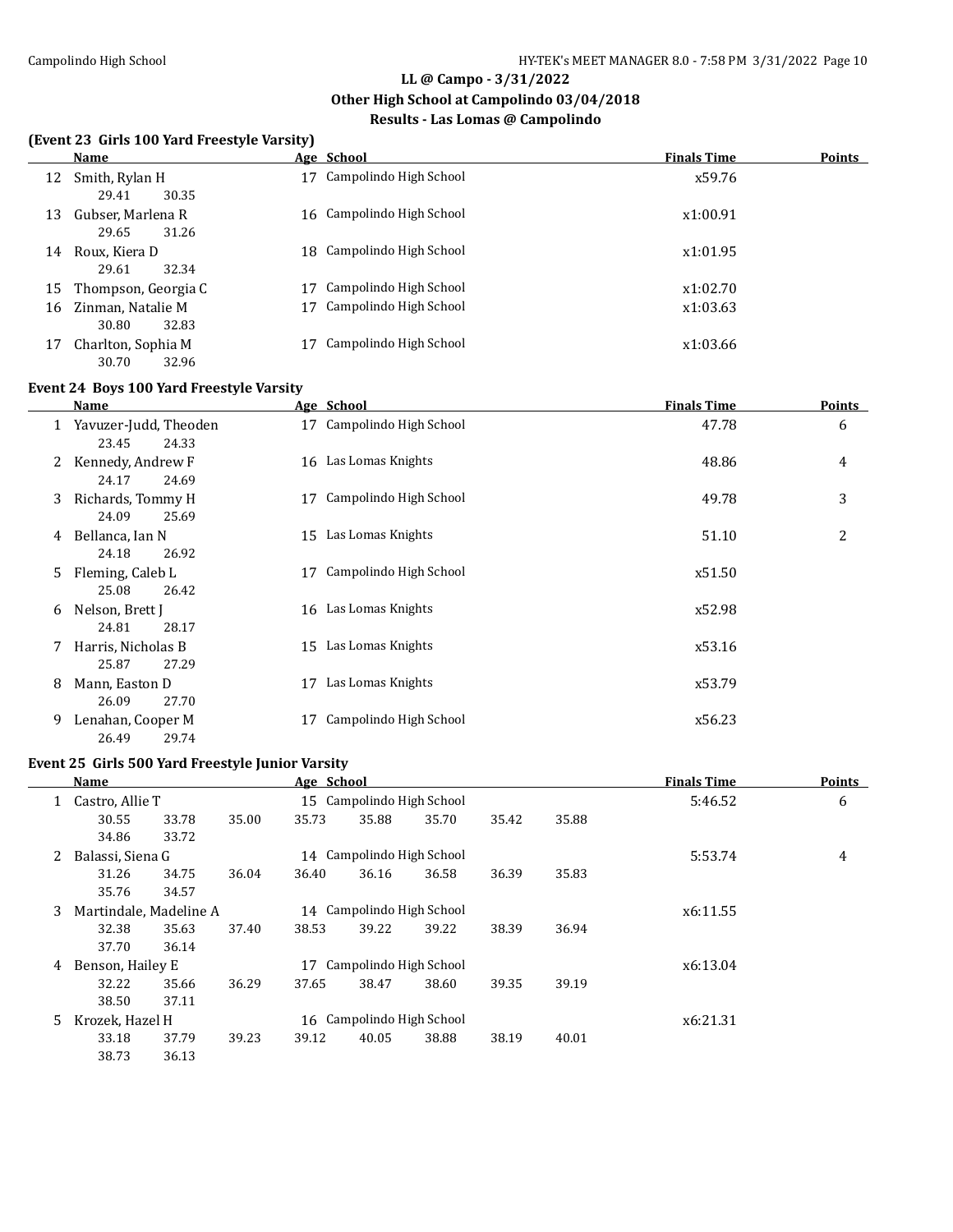**Other High School at Campolindo 03/04/2018**

## **Results - Las Lomas @ Campolindo**

### **Event 26 Boys 500 Yard Freestyle Junior Varsity**

|   | <b>Name</b>                                |                                                |       | Age School |                           |         |          |       | <b>Finals Time</b> | <b>Points</b> |
|---|--------------------------------------------|------------------------------------------------|-------|------------|---------------------------|---------|----------|-------|--------------------|---------------|
|   |                                            | 14 Las Lomas Knights<br>Marks, Griffin L       |       |            |                           |         |          |       | 5:20.15            | 6             |
|   | 29.33                                      | 32.37                                          | 32.49 | 33.41      | 33.94                     | 32.99   | 32.41    | 32.00 |                    |               |
|   | 31.74                                      | 29.47                                          |       |            |                           |         |          |       |                    |               |
| 2 | Nelson, Sam W                              |                                                |       |            | 14 Las Lomas Knights      |         |          |       | 5:51.22            | 4             |
|   | 28.64                                      | 33.19                                          | 34.69 | 35.90      | 36.96                     | 36.95   | 37.87    | 37.61 |                    |               |
|   | 36.76                                      | 32.65                                          |       |            |                           |         |          |       |                    |               |
| 3 | 14 Campolindo High School<br>Pahnke, Max D |                                                |       |            |                           | 6:06.28 | 3        |       |                    |               |
|   | 30.17                                      | 35.51                                          | 37.30 | 38.68      | 37.56                     | 37.56   | 38.68    | 38.12 |                    |               |
|   | 37.55                                      | 35.15                                          |       |            |                           |         |          |       |                    |               |
| 4 | Mak, Mason G                               |                                                |       |            | 14 Campolindo High School |         |          |       | 6:07.68            | 2             |
|   | 30.34                                      | 34.40                                          | 36.24 | 37.92      | 39.13                     | 38.71   | 38.51    | 38.56 |                    |               |
|   | 38.47                                      | 35.40                                          |       |            |                           |         |          |       |                    |               |
| 5 |                                            | Campolindo High School<br>Freeman, Mac C<br>14 |       |            |                           |         | x6:38.42 |       |                    |               |
|   | 33.20                                      | 36.80                                          | 39.10 | 40.43      | 41.00                     | 40.89   | 41.54    | 41.81 |                    |               |
|   | 42.07                                      | 41.58                                          |       |            |                           |         |          |       |                    |               |

### **Event 27 Girls 500 Yard Freestyle Varsity**

|              | Name                                           |                                                    |       | Age School |                           |         |          |         | <b>Finals Time</b> | <b>Points</b> |
|--------------|------------------------------------------------|----------------------------------------------------|-------|------------|---------------------------|---------|----------|---------|--------------------|---------------|
| $\mathbf{1}$ | Snyder, Amelia L                               |                                                    |       | 17         | Las Lomas Knights         |         |          | 5:16.82 |                    | 6             |
|              | 28.67                                          | 31.44                                              | 32.02 | 32.63      | 32.61                     | 32.45   | 32.76    | 31.84   |                    |               |
|              | 31.78                                          | 30.62                                              |       |            |                           |         |          |         |                    |               |
| 2            | Indrisano, Ariel R                             |                                                    |       |            | 14 Campolindo High School |         |          |         | 5:31.23            | 4             |
|              | 30.58                                          | 33.69                                              | 34.65 | 34.59      | 34.65                     | 33.97   | 33.16    | 32.65   |                    |               |
|              | 31.99                                          | 31.30                                              |       |            |                           |         |          |         |                    |               |
| 3            | 15 Campolindo High School<br>Lederle, Sophie M |                                                    |       |            |                           | 5:32.77 | 3        |         |                    |               |
|              | 30.16                                          | 33.22                                              | 33.40 | 34.33      | 34.29                     | 34.46   | 34.09    | 33.99   |                    |               |
|              | 32.94                                          | 31.89                                              |       |            |                           |         |          |         |                    |               |
| 4            | Joyce, Delaney L                               |                                                    |       |            | 15 Campolindo High School |         |          |         | x5:40.58           |               |
|              | 30.84                                          | 34.26                                              | 34.77 | 35.12      | 35.03                     | 34.79   | 34.20    | 34.34   |                    |               |
|              | 34.17                                          | 33.06                                              |       |            |                           |         |          |         |                    |               |
| 5.           |                                                | Campolindo High School<br>Bustamante, Emma C<br>17 |       |            |                           |         | x5:46.54 |         |                    |               |
|              | 31.85                                          | 35.06                                              | 35.59 | 35.78      | 35.55                     | 35.39   | 35.27    | 34.91   |                    |               |
|              | 34.67                                          | 32.47                                              |       |            |                           |         |          |         |                    |               |

#### **Event 28 Boys 500 Yard Freestyle Varsity**

|              | Name              |       |       | Age School           |                           |       |         |          | <b>Finals Time</b> | <b>Points</b> |
|--------------|-------------------|-------|-------|----------------------|---------------------------|-------|---------|----------|--------------------|---------------|
|              | Ohare, Hayden R   |       |       |                      | 15 Campolindo High School |       |         |          | 5:00.22            | 6             |
|              | 27.01             | 29.74 | 30.64 | 31.33                | 31.11                     | 30.66 | 31.02   | 30.88    |                    |               |
|              | 29.40             | 28.43 |       |                      |                           |       |         |          |                    |               |
| $\mathbf{2}$ | King, Dylan M     |       |       |                      | 15 Campolindo High School |       | 5:08.00 | 4        |                    |               |
|              | 28.54             | 29.97 | 30.88 | 31.52                | 31.09                     | 31.79 | 31.32   | 31.82    |                    |               |
|              | 30.91             | 30.16 |       |                      |                           |       |         |          |                    |               |
| 3            | Monroy, Mateo T   |       |       | 17                   | Las Lomas Knights         |       |         |          | 5:11.80            | 3             |
|              | 27.98             | 29.77 | 30.82 | 31.72                | 32.12                     | 31.52 | 31.78   | 32.12    |                    |               |
|              | 32.26             | 31.71 |       |                      |                           |       |         |          |                    |               |
| 4            | Hollander, John D |       |       | 15 Las Lomas Knights |                           |       | 5:26.57 | 2        |                    |               |
|              | 28.90             | 31.80 | 33.25 | 33.12                | 34.20                     | 33.76 | 33.64   | 33.16    |                    |               |
|              | 32.52             | 32.22 |       |                      |                           |       |         |          |                    |               |
| 5.           | Cajski, Nick V    |       |       |                      | 16 Las Lomas Knights      |       |         | x5:44.83 |                    |               |
|              | 29.09             | 33.03 | 34.14 | 34.91                | 35.31                     | 35.44 | 35.96   | 36.75    |                    |               |
|              | 35.67             | 34.53 |       |                      |                           |       |         |          |                    |               |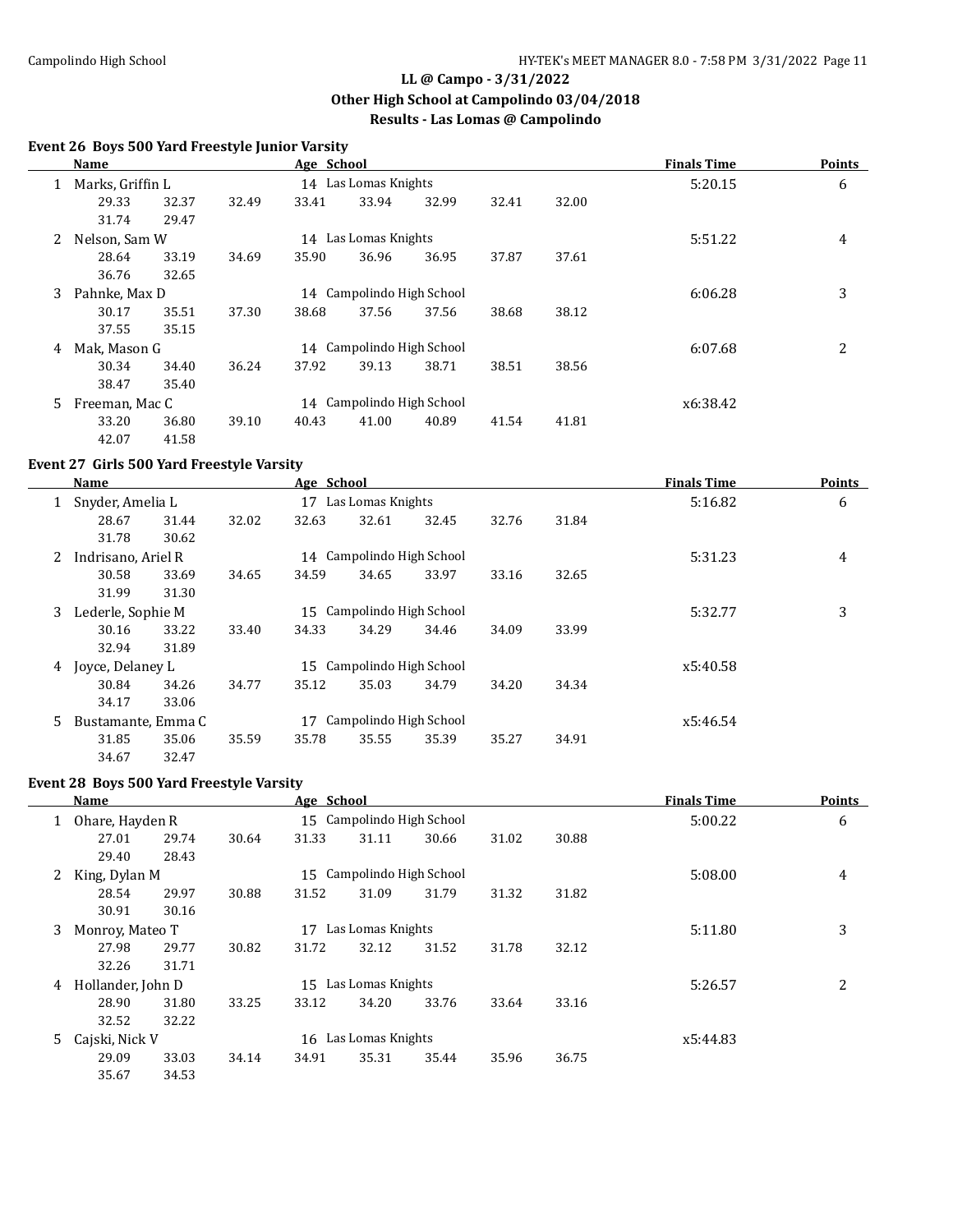**Other High School at Campolindo 03/04/2018**

## **Results - Las Lomas @ Campolindo**

#### **Event 29 Girls 200 Yard Freestyle Relay Junior Varsity**

|    | Team                     |                       |       | Relay                       |                          | <b>Finals Time</b>           |                |  |
|----|--------------------------|-----------------------|-------|-----------------------------|--------------------------|------------------------------|----------------|--|
|    | Campolindo High School   |                       |       | A                           |                          | 1:49.30                      | 8              |  |
|    | 1) Stratford, Bella B 15 |                       |       | 2) Hollyfield, Kendall G 15 | 3) Schwartz, Maya C 15   | 4) Castro, Allie T 15        |                |  |
|    | 27.95                    | 27.18                 | 27.21 | 26.96                       |                          |                              |                |  |
|    | 2 Las Lomas Knights      |                       |       | A                           |                          | 1:53.79                      | 4              |  |
|    | 1) Moore, Sophie K 16    |                       |       | 2) Bautista, Riley A 15     | 3) Gull, Jayce $D$ 15    | 4) Morse, Kayla A 16         |                |  |
|    | 27.95                    | 29.81                 | 28.15 | 27.88                       |                          |                              |                |  |
| 3  | Campolindo High School   |                       |       | B                           |                          | 1:54.12                      | $\overline{2}$ |  |
|    | 1) Flynn, Haley E 17     |                       |       | 2) Jia, Marilyn 14          | 3) Ra, Amelia Y 14       | 4) Martindale, Madeline A 14 |                |  |
|    | 27.79                    | 27.92                 | 34.72 | 23.69                       |                          |                              |                |  |
| 4  | Las Lomas Knights        |                       |       | B                           |                          | 2:00.10                      |                |  |
|    |                          | 1) Nelson, Grace M 15 |       | 2) Cajski, Kathleen L 14    | 3) Liberman, Kaelin M 17 | 4) Devine, Bessy A 17        |                |  |
|    | 29.61                    | 29.59                 | 30.35 | 30.55                       |                          |                              |                |  |
| 5. | Campolindo High School   |                       |       | C                           |                          | x2:01.49                     |                |  |
|    | 1) Krozek, Hazel H 16    |                       |       | 2) Thompson, Meta G 14      | 3) Bartos, Sofia Y 15    | 4) Thompson, Olivia F 15     |                |  |
|    | 30.90                    | 32.73                 | 29.44 | 28.42                       |                          |                              |                |  |
| 6  | Campolindo High School   |                       |       | D                           |                          | x2:13.92                     |                |  |
|    | 1) Espiritu, Lena I 15   |                       |       | 2) Awad, Alexis I 15        | 3) Gregory, Harriet G 14 | 4) Stratford, Thea E 14      |                |  |
|    | 35.93                    | 15.16                 | 20.32 | 1:02.51                     |                          |                              |                |  |

#### **Event 30 Boys 200 Yard Freestyle Relay Junior Varsity**

|                          | <b>Team</b>            |       |                         | Relay                | <b>Finals Time</b>      |                           |   |
|--------------------------|------------------------|-------|-------------------------|----------------------|-------------------------|---------------------------|---|
|                          | Las Lomas Knights      |       |                         | A                    |                         | 1:41.02                   | 8 |
|                          | 1) Brown, Will [15]    |       |                         | 2) Bouyea, Adam R 16 | 3) Marks, Griffin L 14  | 4) Cox, Brody M 15        |   |
|                          | 25.86                  | 25.59 | 24.99                   | 24.58                |                         |                           |   |
| 2                        | Campolindo High School |       |                         | A                    |                         | 1:42.40                   | 4 |
|                          | 1) Bruno, Alex S 15    |       |                         | 2) Zhang, Bruce Y 15 | 3) Spillane, Sean B 17  | 4) Cattell, Thatcher S 15 |   |
|                          | 26.22                  | 26.48 | 24.72                   | 24.98                |                         |                           |   |
| 3                        | Las Lomas Knights      |       |                         | B                    |                         | 1:42.80                   | 2 |
| 1) Jimenez, Mason J 15   |                        |       | 2) Agustin, Albert * 15 |                      | 3) Reves, Matthew E 14  | 4) Lebe, Ben B 16         |   |
|                          | 25.36                  | 27.18 | 25.87                   | 24.39                |                         |                           |   |
| 4                        | Campolindo High School |       |                         | C                    |                         | 1:46.28                   |   |
|                          | 1) Barash, Will W 16   |       |                         | 2) Clark, Aidan C 17 | 3) Pahnke, Max D 14     | 4) Vattuone, Dante J 15   |   |
|                          | 27.46                  | 26.99 | 26.94                   | 24.89                |                         |                           |   |
| 5.                       | Campolindo High School |       |                         | B                    |                         | x1:47.52                  |   |
| 1) Montero, Joaquin E 15 |                        |       | 2) Sheehan, Max J 16    |                      | 3) Bronson, Callen L 15 | 4) Taylor, Ethan L 14     |   |
|                          | 27.30                  | 26.63 | 27.24                   | 26.35                |                         |                           |   |

## **Event 31 Girls 200 Yard Freestyle Relay Varsity**

|                         | Team                      |       |                        | Relay                     |                          | <b>Finals Time</b>        | <b>Points</b> |
|-------------------------|---------------------------|-------|------------------------|---------------------------|--------------------------|---------------------------|---------------|
|                         | 1 Campolindo High School  |       |                        | A                         | 1:42.74                  | 8                         |               |
|                         | 1) van Meines, Amber E 18 |       |                        | 2) Fok, Lexi L 18         | 3) Pieper, Ana E 16      | 4) Roggensack, Sisi A 14  |               |
|                         | 25.70                     | 25.03 | 26.44                  | 25.57                     |                          |                           |               |
|                         | 2 Campolindo High School  |       |                        | B                         |                          | 1:45.52                   | 4             |
| 1) Lederle, Sophie M 15 |                           |       |                        | 2) Blackwell, Maddie M 15 | 3) Indrisano, Ariel R 14 | 4) Levenfeld, Kaia E 16   |               |
|                         | 27.49                     | 26.58 | 26.13                  | 25.32                     |                          |                           |               |
|                         | 3 Las Lomas Knights       |       |                        | A                         |                          | 1:45.84                   |               |
|                         | 1) Claus, Kate V 17       |       |                        | 2) Kenney, Payton A 17    | 3) Walburg, Sydney K 16  | 4) Cortessis, Ashley K 18 |               |
|                         | 26.67                     | 26.96 | 26.53                  | 25.68                     |                          |                           |               |
| 4                       | Campolindo High School    |       | C                      |                           | x1:49.08                 |                           |               |
| 1) Osborn, Lydia K 17   |                           |       | 2) Joyce, Delaney L 15 | 3) Healy, Lauren G 17     | 4) Charlton, Sophia M 17 |                           |               |
|                         | 27.86                     | 27.24 | 26.17                  | 27.81                     |                          |                           |               |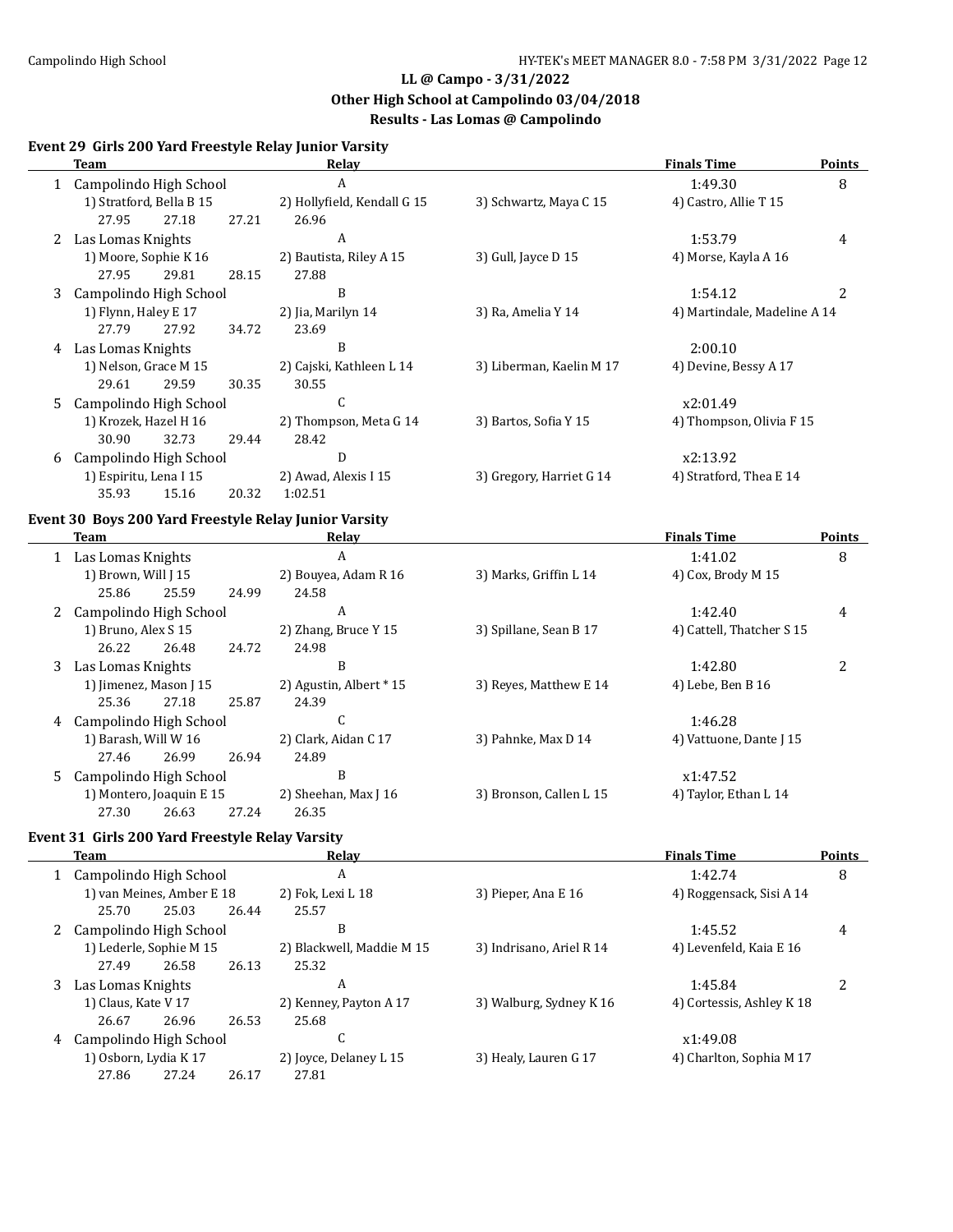**Other High School at Campolindo 03/04/2018**

## **Results - Las Lomas @ Campolindo**

## **Event 32 Boys 200 Yard Freestyle Relay Varsity**

|                        | <b>Team</b>                                       |       | Relay                     |                         | <b>Finals Time</b>          | <b>Points</b> |
|------------------------|---------------------------------------------------|-------|---------------------------|-------------------------|-----------------------------|---------------|
| Campolindo High School |                                                   |       | A                         |                         | 1:32.36                     | 8             |
|                        | 1) Temkin, West J 18                              |       | 2) Roesch, Grant H 17     | 3) Venable, Harley R 17 | 4) Yavuzer-Judd, Theoden 17 |               |
|                        | 23.13<br>23.47                                    | 23.86 | 21.90                     |                         |                             |               |
| 2                      | Las Lomas Knights                                 |       | A                         |                         | 1:34.86                     | 4             |
|                        | 1) Nelson, Brett J 16                             |       | 2) Monroy, Mateo T 17     | 3) Galabow, Jacob R 17  | 4) Mendelssohn, Jon D 15    |               |
|                        | 24.04<br>24.60                                    | 23.07 | 23.15                     |                         |                             |               |
| 3                      | Las Lomas Knights                                 |       | B                         |                         | 1:38.22                     | 2             |
|                        | 1) Monroy, Mateo T 17                             |       | 2) Cajski, Nick V 16      | 3) Seward, Carter D 14  | 4) Hollander, John D 15     |               |
|                        | 24.51<br>26.24                                    | 23.85 | 23.62                     |                         |                             |               |
| 4                      | Campolindo High School                            |       | B                         |                         | 1:38.40                     |               |
| 1) Colpo, Thomas W 16  |                                                   |       | 2) Fleming, Caleb L 17    | 3) Crouch, Brody H 18   | 4) King, Dylan M 15         |               |
|                        | 23.47<br>25.15                                    | 24.87 | 24.91                     |                         |                             |               |
|                        | Event 33 Girls 100 Yard Backstroke Junior Varsity |       |                           |                         |                             |               |
|                        | Name                                              |       | Age School                |                         | <b>Finals Time</b>          | <b>Points</b> |
|                        | Mendiola, Jewel O                                 |       | 14 Campolindo High School |                         | 1:03.46                     | 6             |
|                        | 31.38<br>32.08                                    |       |                           |                         |                             |               |
|                        | Frazier, Sammy G                                  |       | 14 Campolindo High School |                         | 1:07.71                     | 4             |
|                        | 32.85<br>34.86                                    |       |                           |                         |                             |               |
| 3                      | Gafni, Grace C                                    |       | 15 Campolindo High School |                         | x1:09.88                    |               |
|                        | 34.15<br>35.73                                    |       |                           |                         |                             |               |
| 4                      | Menard, London P                                  |       | 15 Campolindo High School |                         | x1:10.62                    |               |

|    | 34.09                | 36.53 |    |                           |          |   |
|----|----------------------|-------|----|---------------------------|----------|---|
|    | 5 Guellert, Sydney G |       |    | 14 Las Lomas Knights      | 1:11.59  | 3 |
|    | 34.37                | 37.22 |    |                           |          |   |
| 6  | Stratford, Bella B   |       | 15 | Campolindo High School    | x1:12.00 |   |
|    | 34.24                | 37.76 |    |                           |          |   |
| 7  | Morse, Kayla A       |       |    | 16 Las Lomas Knights      | 1:12.12  | 2 |
|    | 35.08                | 37.04 |    |                           |          |   |
| 8  | McCarthy, Vivi C     |       | 15 | Campolindo High School    | x1:13.00 |   |
|    | 35.17                | 37.83 |    |                           |          |   |
| 9. | Soto Orona, Andrea R |       |    | 16 Las Lomas Knights      | x1:19.67 |   |
|    | 39.23                | 40.44 |    |                           |          |   |
| 10 | Agustin, Lzette *    |       | 15 | Las Lomas Knights         | x1:22.37 |   |
|    | 39.68                | 42.69 |    |                           |          |   |
| 11 | Khandhar, Sonam S    |       |    | 14 Las Lomas Knights      | x1:22.59 |   |
|    | 1:22.76              |       |    |                           |          |   |
| 12 | Campbell, Erin V     |       |    | 14 Campolindo High School | x1:23.51 |   |
|    | 40.76                | 42.75 |    |                           |          |   |
| 13 | Fotoohi, Sara M      |       | 15 | Las Lomas Knights         | x1:25.77 |   |
|    | 40.92                | 44.85 |    |                           |          |   |

#### **Event 34 Boys 100 Yard Backstroke Junior Varsity**

|   | Name                                   | Age School                | <b>Finals Time</b> | <b>Points</b> |
|---|----------------------------------------|---------------------------|--------------------|---------------|
|   | Seo, Chris W<br>29.57<br>32.80         | 15 Campolindo High School | 1:02.37            | 6             |
|   | Tzorbatzakis, Niko M<br>34.88<br>31.40 | 14 Campolindo High School | 1:06.28            | 4             |
|   | Cox, Brody M<br>30.84<br>35.78         | 15 Las Lomas Knights      | 1:06.62            | 3             |
| 4 | Mak, Mason G                           | 14 Campolindo High School | x1:08.51           |               |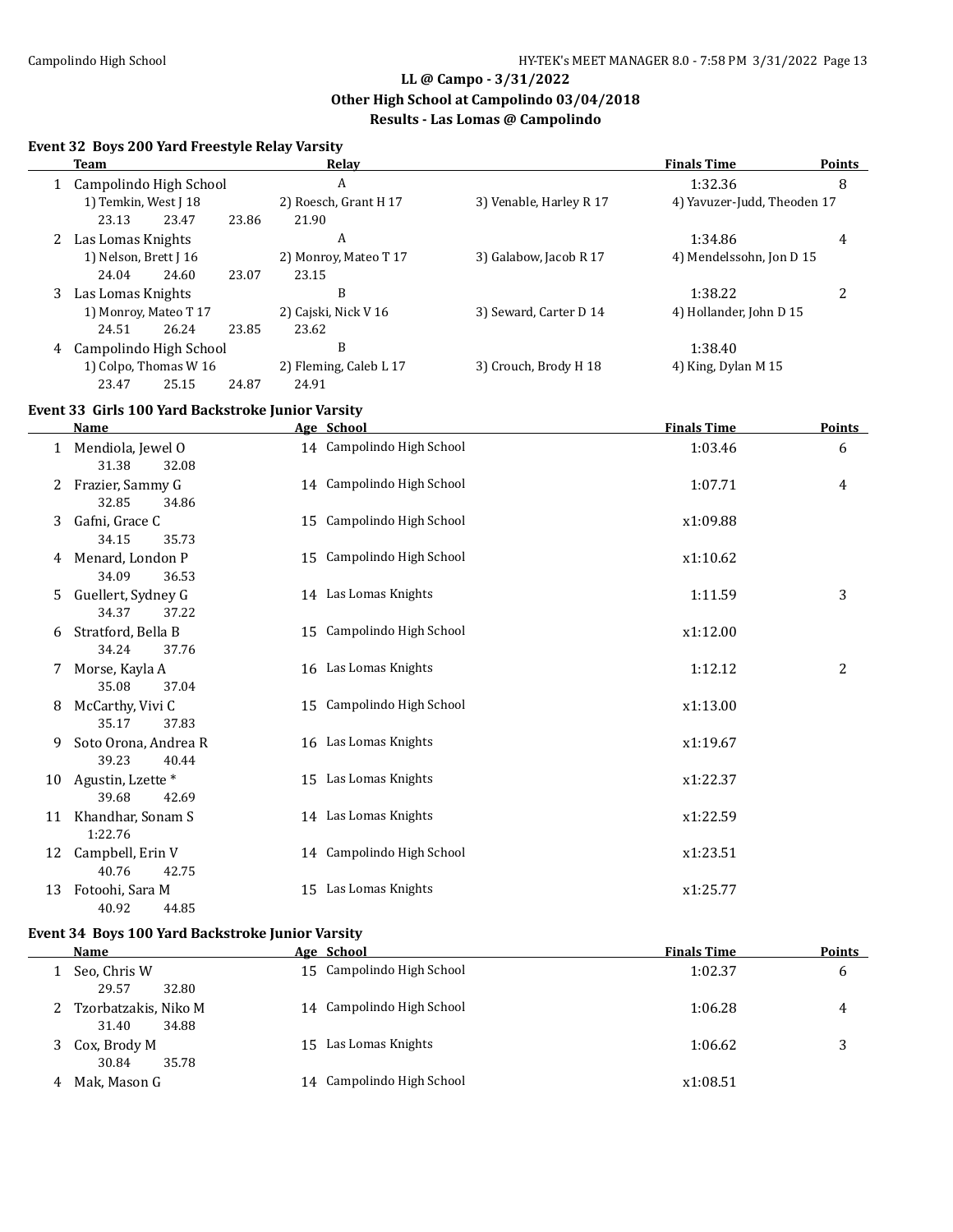**Other High School at Campolindo 03/04/2018**

## **Results - Las Lomas @ Campolindo**

#### **(Event 34 Boys 100 Yard Backstroke Junior Varsity)**

| Name                                          | Age School                | <b>Finals Time</b> | <b>Points</b> |
|-----------------------------------------------|---------------------------|--------------------|---------------|
| Christensen, Carson C<br>5.<br>35.32<br>34.02 | 15 Las Lomas Knights      | 1:09.34            | 2             |
| Pahnke, Jack M<br>6<br>35.80<br>33.66         | 14 Campolindo High School | x1:09.46           |               |
| Reyes, Matthew E<br>36.91<br>33.53            | 14 Las Lomas Knights      | x1:10.44           |               |
| Lebe, Ben B<br>8<br>33.90<br>37.65            | 16 Las Lomas Knights      | x1:11.55           |               |

#### **Event 35 Girls 100 Yard Backstroke Varsity**

|    | Name                                 |    | Age School                | <b>Finals Time</b> | <b>Points</b> |
|----|--------------------------------------|----|---------------------------|--------------------|---------------|
| 1  | Smith, Adriana K<br>28.98<br>30.09   |    | 16 Campolindo High School | 59.07              | 6             |
| 2  | Barck, Emilia I<br>29.07<br>30.15    |    | 15 Campolindo High School | 59.22              | 4             |
| 3  | Bove, Natalie H<br>31.60<br>32.65    |    | 15 Campolindo High School | x1:04.25           |               |
| 4  | Stambaugh, Regan A<br>31.73<br>32.61 |    | 18 Campolindo High School | x1:04.34           |               |
| 5. | Lederle, Sammie A<br>33.17<br>34.59  | 15 | Campolindo High School    | x1:07.76           |               |
| 6  | Walburg, Sydney K<br>35.34<br>33.67  |    | 16 Las Lomas Knights      | 1:09.01            | 3             |
| 7  | Eger, Rachel I<br>33.87<br>36.30     | 15 | Las Lomas Knights         | 1:10.17            | 2             |
| 8  | Zinman, Natalie M<br>37.24<br>34.27  | 17 | Campolindo High School    | x1:11.51           |               |

#### **Event 36 Boys 100 Yard Backstroke Varsity**

|    | Name                 |     | Age School                | <b>Finals Time</b> | <b>Points</b> |
|----|----------------------|-----|---------------------------|--------------------|---------------|
|    | Chivers, Garrett M   |     | 15 Campolindo High School | 56.69              | b             |
|    | Temkin, West J       |     | 18 Campolindo High School | 57.69              | 4             |
|    | Mendelssohn, Jon D   | 15. | Las Lomas Knights         | 1:00.53            |               |
|    | 4 Harris, Nicholas B |     | 15 Las Lomas Knights      | 1:01.02            |               |
| 5. | Mann, Easton D       | 17  | Las Lomas Knights         | x1:03.62           |               |
| b. | Nelson, Brett J      | 16  | Las Lomas Knights         | x1:04.18           |               |

#### **Event 37 Girls 100 Yard Breaststroke Junior Varsity**

|   | Name                              |    | Age School                | <b>Finals Time</b> | <b>Points</b> |
|---|-----------------------------------|----|---------------------------|--------------------|---------------|
| 1 | Lim, Mina N                       |    | 15 Campolindo High School | 1:14.81            | 6             |
|   | 35.91<br>38.90                    |    |                           |                    |               |
| 2 | Koplan, Gwen S<br>35.97<br>40.33  |    | 15 Campolindo High School | 1:16.30            | 4             |
| 3 | Wilson, Tessa R<br>43.16<br>37.44 |    | 16 Campolindo High School | x1:20.60           |               |
| 4 | Cheung, Kallie                    | 17 | Las Lomas Knights         | 1:20.76            | 3             |
|   | 42.76<br>38.00                    |    |                           |                    |               |
| 5 | Bautista, Riley A                 |    | 15 Las Lomas Knights      | 1:22.16            | 2             |
|   | 38.77<br>43.39                    |    |                           |                    |               |
| 6 | Stabb, Holland                    | 15 | Las Lomas Knights         | x1:22.76           |               |
|   | 43.97<br>38.79                    |    |                           |                    |               |
|   | Cajski, Kathleen L                | 14 | Las Lomas Knights         | x1:23.61           |               |
|   | 43.49<br>40.12                    |    |                           |                    |               |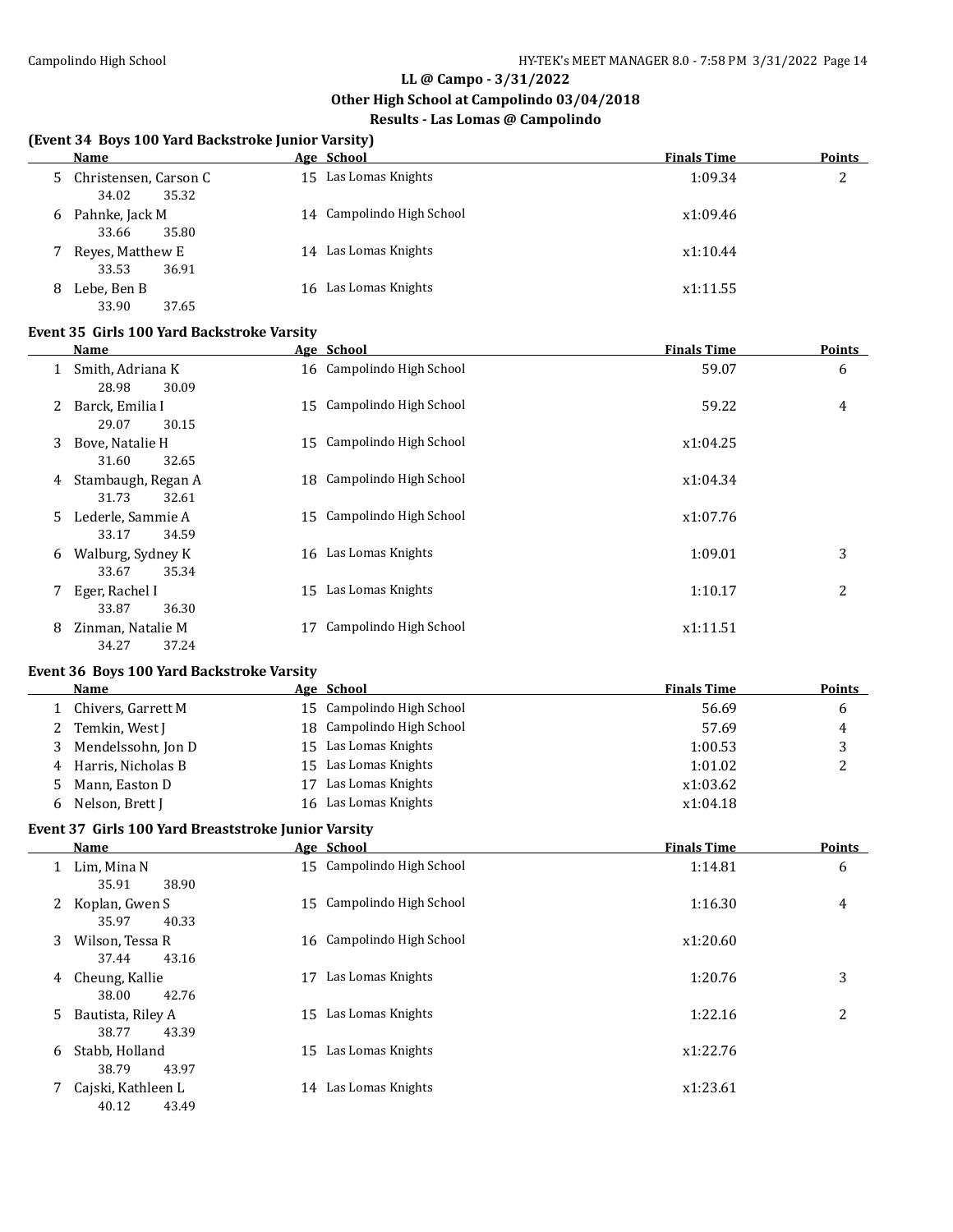$\overline{a}$ 

#### **LL @ Campo - 3/31/2022**

#### **Other High School at Campolindo 03/04/2018**

### **Results - Las Lomas @ Campolindo**

#### **(Event 37 Girls 100 Yard Breaststroke Junior Varsity)**

|    | Name                                  | Age School                | <b>Finals Time</b> | <b>Points</b> |
|----|---------------------------------------|---------------------------|--------------------|---------------|
| 8  | Hillman, Kelani H<br>40.72<br>47.13   | 15 Las Lomas Knights      | x1:27.85           |               |
| 9  | Margiotta, Gianna B<br>40.89<br>48.14 | 15 Las Lomas Knights      | x1:29.03           |               |
| 10 | Gull, Jayce D<br>42.36<br>48.15       | 15 Las Lomas Knights      | x1:30.51           |               |
| 11 | Katz, Izzy S                          | Campolindo High School    | x1:31.34           |               |
| 12 | Marshall. Tatum S<br>50.12<br>42.66   | 15 Campolindo High School | x1:32.78           |               |
| 13 | Marshall, Elliot K<br>44.01<br>51.12  | 15 Campolindo High School | x1:35.13           |               |
| 14 | Kalpakjian, Ella R<br>44.99<br>50.32  | 14 Campolindo High School | x1:35.31           |               |
| 15 | Isaeff, Grace E<br>55.04<br>47.93     | 16 Campolindo High School | x1:42.97           |               |

## **Event 38 Boys 100 Yard Breaststroke Junior Varsity**

|    | Name                                | Age School                   | <b>Finals Time</b> | <b>Points</b> |
|----|-------------------------------------|------------------------------|--------------------|---------------|
| 1  | Brown, Will J<br>32.66<br>35.26     | 15 Las Lomas Knights         | 1:07.92            | 6             |
| 2  | Bouyea, Adam R<br>31.50<br>37.36    | 16 Las Lomas Knights         | 1:08.86            | 4             |
| 3  | Taylor, Ethan L<br>33.20<br>35.92   | 14 Campolindo High School    | 1:09.12            | 3             |
| 4  | Jimenez, Mason J<br>32.64<br>36.78  | Las Lomas Knights<br>15      | x1:09.42           |               |
| 5. | Guellert, Tyler L<br>33.34<br>41.07 | 16 Las Lomas Knights         | x1:14.41           |               |
| 6  | Kim, Sean G<br>35.87<br>39.40       | 16 Campolindo High School    | 1:15.27            | 2             |
| 7  | Park, Eugene K<br>36.43<br>40.57    | 16 Campolindo High School    | x1:17.00           |               |
| 8  | Felson, Dylan S<br>36.18<br>42.19   | 14 Campolindo High School    | x1:18.37           |               |
| 9  | Yu, Chang<br>37.40<br>43.42         | 14 Campolindo High School    | x1:20.82           |               |
| 10 | Liu, Preston<br>42.44<br>45.91      | Campolindo High School<br>15 | x1:28.35           |               |
| 11 | Wexelman, Shane L<br>42.72<br>48.46 | Campolindo High School<br>15 | x1:31.18           |               |

#### **Event 39 Girls 100 Yard Breaststroke Varsity**

|   | <b>Name</b>                           | Age School                   | <b>Finals Time</b> | <b>Points</b> |
|---|---------------------------------------|------------------------------|--------------------|---------------|
|   | Hawkins, Maggie E<br>37.99<br>34.21   | Campolindo High School<br>17 | 1:12.20            | 6             |
|   | Shane, Emma R<br>34.50<br>38.39       | 14 Campolindo High School    | 1:12.89            | 4             |
| 3 | Carlson, Gemma P<br>34.43<br>38.76    | Las Lomas Knights            | 1:13.19            | 3             |
| 4 | Roggensack, Clara L<br>35.88<br>39.56 | 16 Campolindo High School    | x1:15.44           |               |
| 5 | Gubser, Marlena R<br>36.38<br>39.83   | 16 Campolindo High School    | x1:16.21           |               |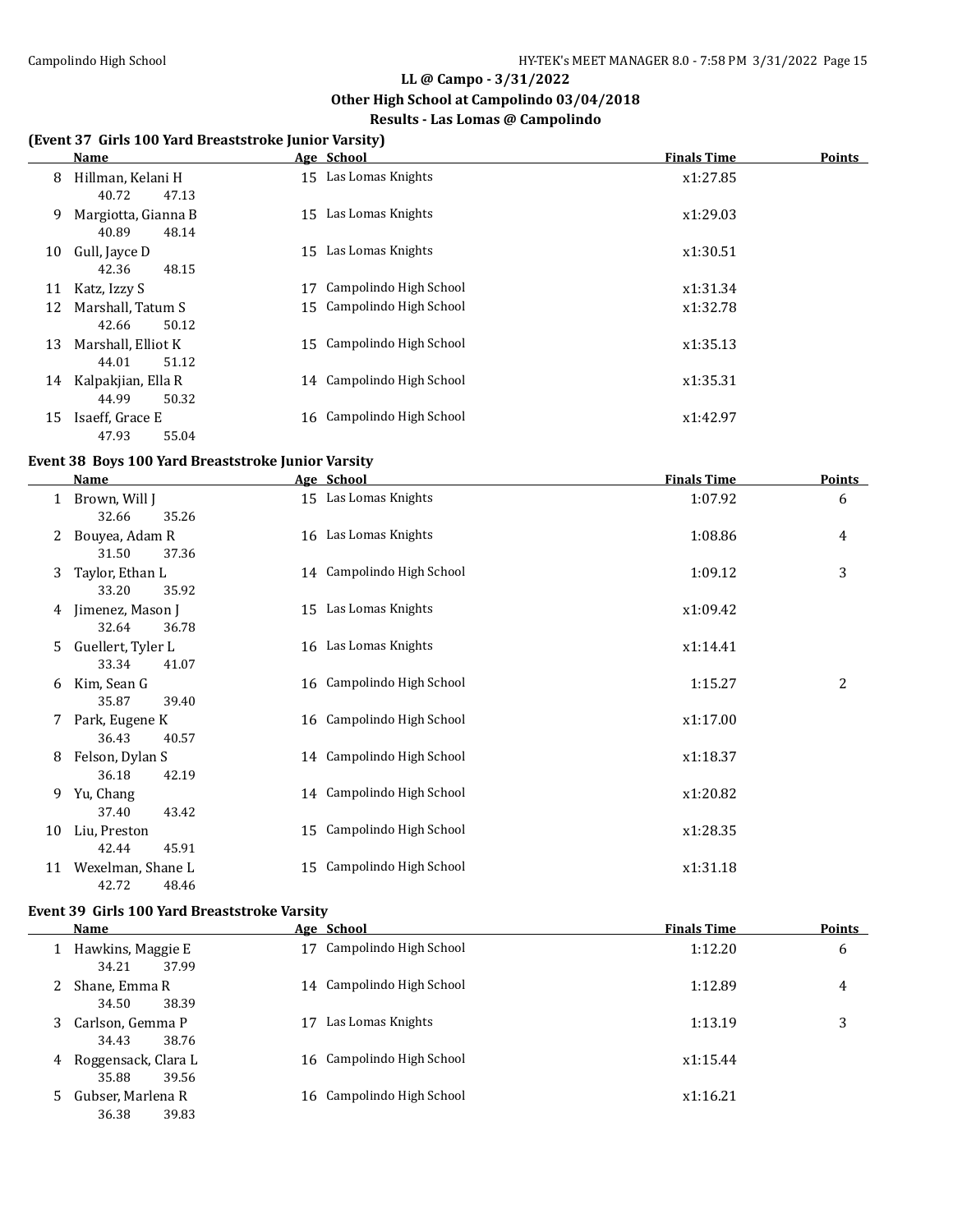**Other High School at Campolindo 03/04/2018**

## **Results - Las Lomas @ Campolindo**

#### **(Event 39 Girls 100 Yard Breaststroke Varsity)**

|   | <b>Name</b>                                 | Age School                | <b>Finals Time</b> | <b>Points</b> |
|---|---------------------------------------------|---------------------------|--------------------|---------------|
| 6 | Dendinger, Anna R<br>40.92<br>37.68         | 17 Campolindo High School | x1:18.60           |               |
|   | Brown, Kelsey E<br>36.91<br>41.87           | 15 Las Lomas Knights      | 1:18.78            |               |
| 8 | Wilson, Ava S                               | 18 Campolindo High School | x1:26.38           |               |
|   | Event 40 Boys 100 Yard Breaststroke Varsity |                           |                    |               |

|    | Name               |    | Age School                | <b>Finals Time</b> | <b>Points</b> |
|----|--------------------|----|---------------------------|--------------------|---------------|
|    | Levy, Nate A       |    | 16 Campolindo High School | 59.72              | 6             |
|    | 28.28<br>31.44     |    |                           |                    |               |
| 2  | Solorzano, Tulio A | 17 | Las Lomas Knights         | 1:00.78            | 4             |
|    | 28.59<br>32.19     |    |                           |                    |               |
| 3  | Ohare, Hayden R    |    | 15 Campolindo High School | 1:05.84            | 3             |
|    | 35.18<br>30.66     |    |                           |                    |               |
| 4  | Smith, Parker R    |    | 15 Campolindo High School | x1:06.18           |               |
|    | 31.72<br>34.46     |    |                           |                    |               |
| 5. | Galabow, Jacob R   | 17 | Las Lomas Knights         | 1:06.22            | 2             |
|    | 35.44<br>30.78     |    |                           |                    |               |
| 6  | Velek, Evan J      |    | 16 Campolindo High School | x1:07.94           |               |
|    | 31.94<br>36.00     |    |                           |                    |               |
|    | Hudson, Dallas C   | 15 | Las Lomas Knights         | x1:08.86           |               |
|    | 32.44<br>36.42     |    |                           |                    |               |

#### **Event 41 Girls 400 Yard Freestyle Relay Junior Varsity**

| Team |                          |                         | Relay                  |                              |       |                    |                         | <b>Finals Time</b>     | <b>Points</b>           |   |
|------|--------------------------|-------------------------|------------------------|------------------------------|-------|--------------------|-------------------------|------------------------|-------------------------|---|
|      | Campolindo High School   |                         |                        | A                            |       |                    |                         |                        | 3:59.74                 | 8 |
|      | 1) Lim, Mina N 15        |                         |                        | 2) Hollyfield, Kendall G 15  |       |                    |                         | 3) Frazier, Sammy G 14 | 4) Mendiola, Jewel 0 14 |   |
|      | 28.88                    | 59.85                   | 28.94                  | 1:01.91                      | 28.40 | 59.39              | 27.76                   | 58.59                  |                         |   |
|      | 2 Campolindo High School |                         |                        | B                            |       |                    |                         |                        | 4:02.38                 | 4 |
|      |                          | 1) Calica, Meliana L 15 |                        | 2) Castro, Allie T 15        |       |                    |                         | 3) Frazier, Nikki L 14 | 4) Koplan, Gwen S 15    |   |
|      | 29.70                    | 1:01.23                 | 28.08                  | 59.30                        | 29.03 | 1:00.28            | 28.59                   | 1:01.57                |                         |   |
|      | 3 Las Lomas Knights      |                         |                        | A                            |       |                    |                         |                        | 4:05.77                 | 2 |
|      | 1) Guellert, Sydney G 14 |                         |                        | 2) Brown, Sierra S 15        |       |                    | 3) Cordano, Hailey L 15 | 4) Moore, Sophie K 16  |                         |   |
|      | 29.37                    | 1:01.21                 | 27.47                  | 57.90                        | 29.92 | 1:04.79            | 28.46                   | 1:01.87                |                         |   |
| 4    |                          | Campolindo High School  |                        | C                            |       |                    |                         |                        | x4:13.61                |   |
|      | 1) Menard, London P 15   |                         | 2) Balassi, Siena G 14 |                              |       | 3) Ra, Amelia Y 14 |                         | 4) Benson, Hailey E 17 |                         |   |
|      | 31.13                    | 1:05.07                 | 29.73                  | 1:02.03                      | 30.67 | 1:04.26            | 29.57                   | 1:02.25                |                         |   |
|      | 5 Campolindo High School |                         |                        | D                            |       |                    |                         |                        | x4:13.75                |   |
|      | 1) Flynn, Haley E 17     |                         |                        | 2) Martindale, Madeline A 14 |       |                    |                         | 3) McCarthy, Vivi C 15 | 4) Gafni, Grace C 15    |   |
|      | 29.83                    | 1:01.94                 | 28.34                  | 1:00.29                      | 31.11 | 1:19.53            | 18.03                   | 51.99                  |                         |   |

## **Event 42 Boys 400 Yard Freestyle Relay Junior Varsity**

| <b>Team</b>                |       |       |                             | Relay |                     |                           |                          | <b>Finals Time</b>     | <b>Points</b> |
|----------------------------|-------|-------|-----------------------------|-------|---------------------|---------------------------|--------------------------|------------------------|---------------|
| Campolindo High School     |       |       | A                           |       |                     |                           |                          | 3:42.02                | 8             |
| 1) Zhang, Bruce Y 15       |       |       | 2) Thompson, Jack A 17      |       | 3) Seo, Chris W 15  |                           | 4) Vranesh, William J 16 |                        |               |
| 26.40                      | 56.06 | 25.75 | 54.96                       | 26.59 | 56.36               | 26.45                     | 54.64                    |                        |               |
| Las Lomas Knights          |       |       | A                           |       |                     |                           |                          | 3:42.05                | 4             |
| 1) Cox, Kevin M 16         |       |       | 2) Christensen, Carson C 15 |       |                     | 3) Richardson, Lucas J 15 |                          | 4) Marks, Griffin L 14 |               |
| 26.64                      | 57.34 | 28.09 | 56.88                       | 26.69 | 55.54               | 26.06                     | 52.29                    |                        |               |
| Campolindo High School     |       |       | B                           |       |                     |                           |                          | 3:48.29                |               |
| 1) Tzorbatzakis, Niko M 14 |       |       | 2) Vattuone, Dante J 15     |       | 3) Bruno, Alex S 15 |                           | 4) Spillane, Sean B 17   |                        |               |
| 27.60                      | 55.98 | 28.34 | 59.25                       | 27.54 | 57.63               | 26.26                     | 55.43                    |                        |               |